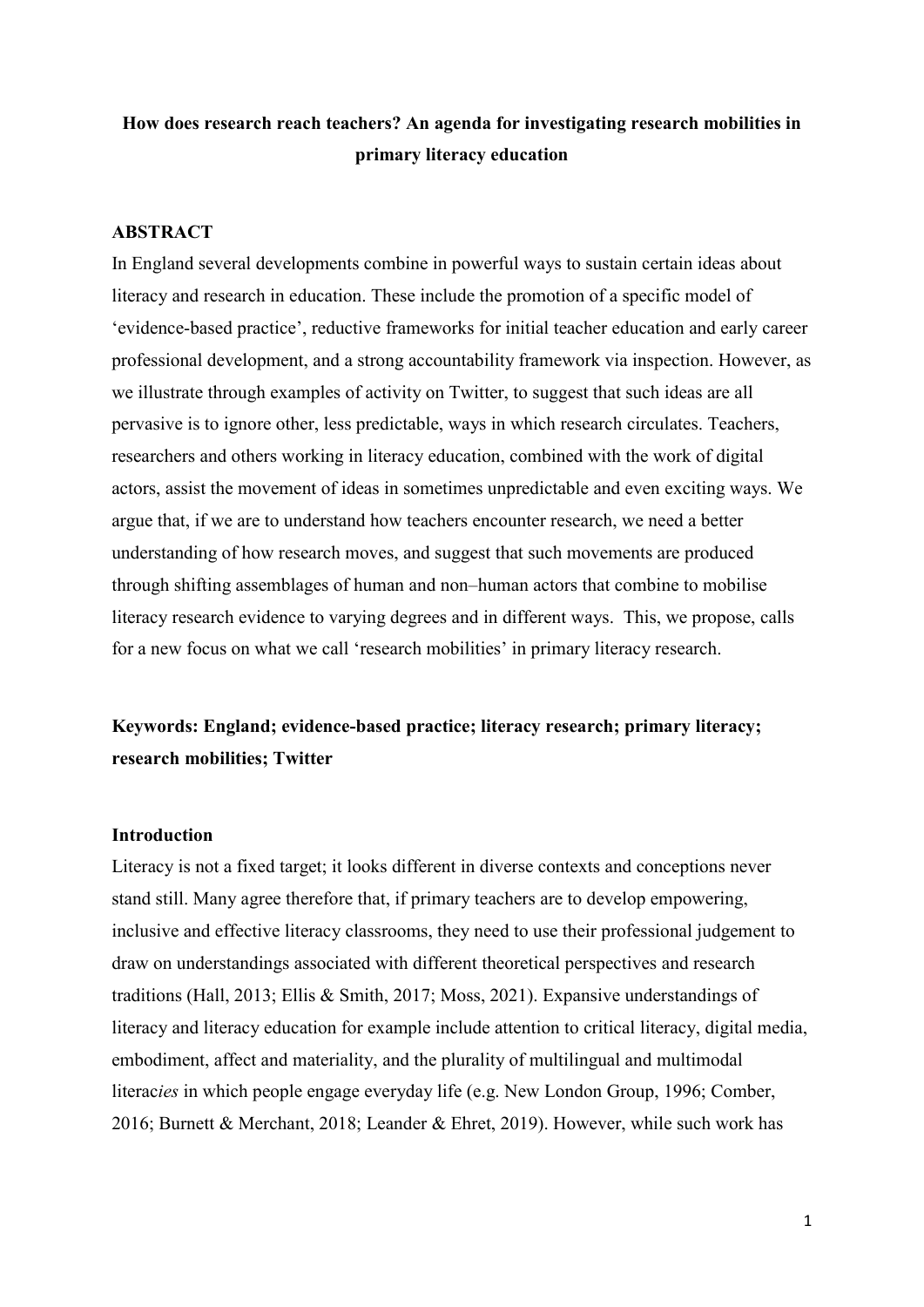significant implications for the scope and range of teachers' professional knowledge about literacy, very little of it has gained traction with policy makers in England**.** 

Given this it is worth noting that some research evidence has had a considerable influence on educational policy and practice in language and literacy education. The Clackmannanshire evaluation of a systematic synthetic phonics (SSP) intervention (Johnston & Watson, 2004; 2005), for example, was used to justify sole use of SSP as part of early reading provision across England in 2006 despite critique of the underpinning research and the wider effects of SSP policy (e.g. Ellis & Moss, 2014; Wyse & Styles, 2007). While there is a broader evidence base for the impact of systematic phonics teaching on single word reading, researchers have continued to raise concerns about the effects of foregrounding and resourcing SSP at the expense of alternative, or complementary, approaches to phonics and early reading provision (Clark, 2018; Torgerson et al., 2019, Wyse & Bradbury, 2021). Nevertheless this policy has been robustly maintained by successive governments in England, bolstered by a high stakes national word reading test at age 6 and accountability through school inspection. More recently 'The Science of Reading' has swept through the USA, Canada, Australia and elsewhere (Goodwin & Jimenez, 2020) with similar implications for practice.

Another study that has gained considerable influence is Hart and Risley's (1995) exploration of the so–called 'Word Gap' which concluded that children from varied socio-economic groups have differential levels of vocabulary use. As with the Clackmannanshire evaluation, the methodology for Hart and Risley's study has been critiqued extensively with concerns expressed that it sustains deficit perspectives of certain groups of children which, in turn, contribute to inequitable educational provision (e.g. Adair et al., 2017; Baugh, 2016). Such critique builds on a large body of work which explores the socially and culturally situated nature of children's language use, challenging the premise of the Word Gap research – with important implications for language and literacy pedagogy (e.g. Heath, 1983; Yoon & Souto-Manning, 2018). Nevertheless our pilot study of media discourse around the 'Word Gap' showed an acceptance of the notion persisting over several years and remaining almost entirely unquestioned (Gillen & Burnett, 2020).

This leads us to ask why it is that some research evidence gains traction while others does not. The relative influence of research evidence depends on many things. These might be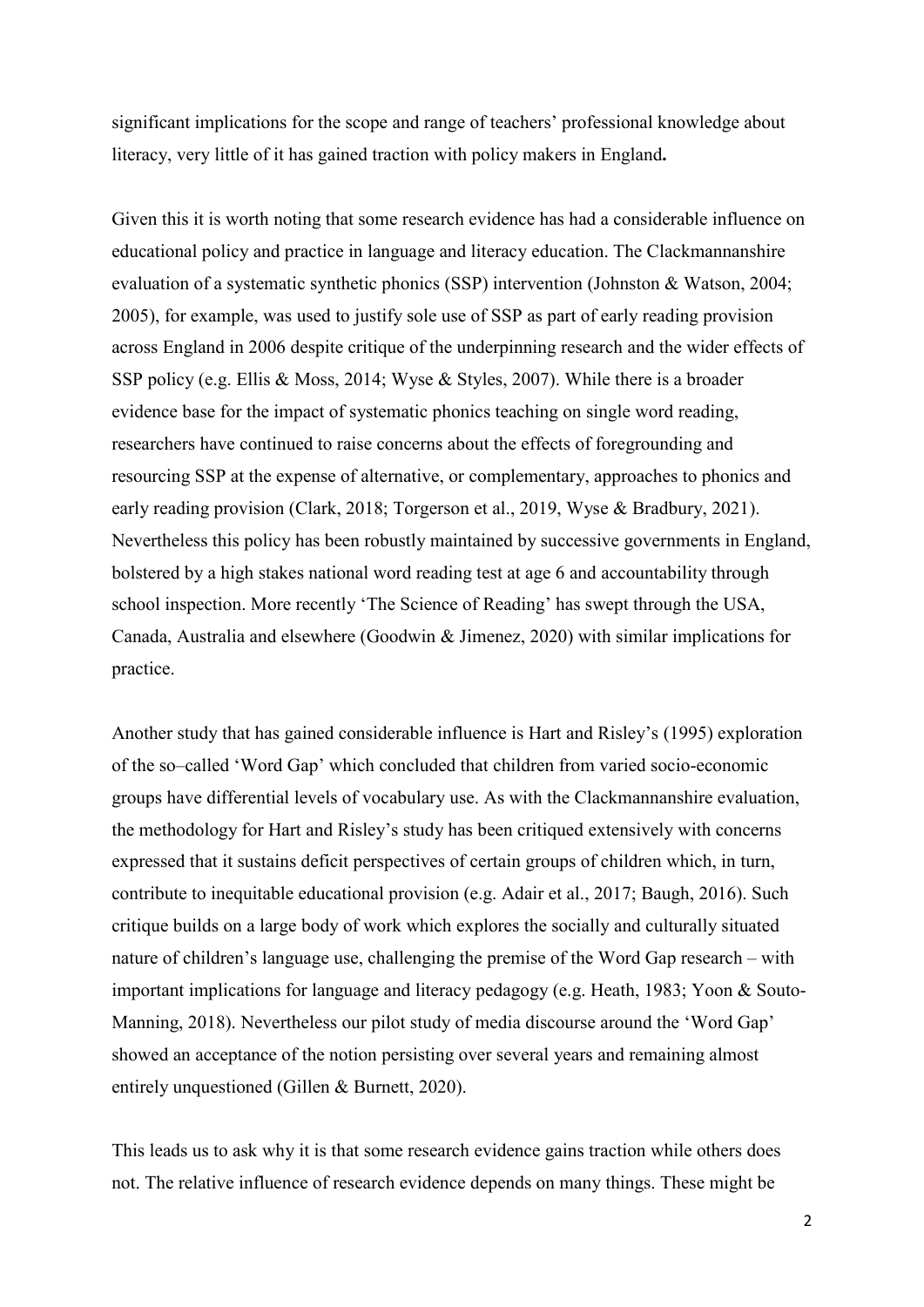assumed to include research quality, although not necessarily – but also the effectiveness of researchers' communication and impact strategies, resonance with policy makers' and educators' priorities and beliefs, and the value colleagues place on research findings (Brown, 2012; Cain, 2015; Meusberger, 2017). This situation is complicated by broader developments in educational policy and shifts in communicative practices. Sources of guidance, support and direction for literacy education have expanded and diversified in recent years in ways that may increase teachers' access to research but may also shape the topics, methodologies and underpinning theories that gain influence.

Against this background we propose that, for literacy education to thrive in our primary schools, we need to know more about how research findings circulate, about what is taken up and what is left behind that could be valuable to teachers. In developing this argument, we begin by mapping some developments in the contemporary educational landscape that may have implications for the relative impact of different kinds of research. We focus specifically on England but suggest that many of the developments cited are relevant elsewhere, too. We then draw on preliminary observations from a pilot study, *The Movement of Ideas about Literacy during Lockdown*, which traced exchanges about primary school literacy on Twitter, to raise questions about how such developments intersect and interact to bring research to the attention of primary teachers. We conclude that, if we are to understand how teachers encounter literacy research, we need a better understanding of the movements of research – what we call 'research mobilities' – suggesting that such movements are produced as human and non-human actors assemble together to mobilise or stall research evidence.

## **Developments in the educational landscape**

One globally influential development with potential for significant influence on teachers' encounters with research has been policy makers' preference for randomised controlled trials (RCTs) as the 'gold-standard' for research in education (Goldacre, 2013). A focus on 'what works' has been widely promulgated in the USA, Australia and other jurisdictions. One effect of this is to narrow what can be known about approaches to literacy education. RCTs and other quasi experimental methodologies may provide useful information about the measurable impact of approaches on pre-specified outcomes but do little to explore how and why this impact happens, and/or the wider effects of interventions. The process evaluations that often accompany RCTs can, to an extent, provide such information but their scope can be limited. Framed by the underpinning logic of the approach being tested, they often miss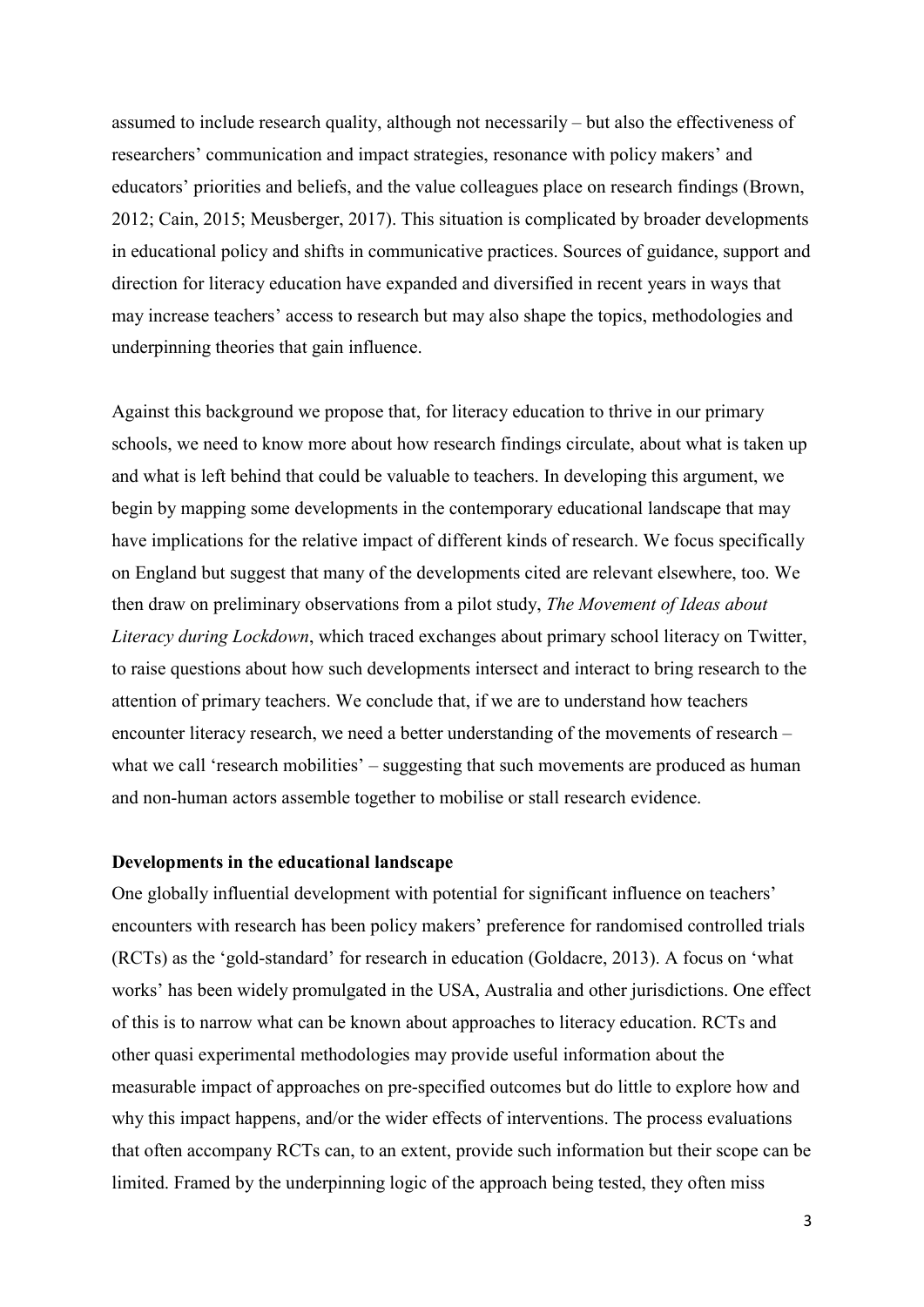broader and unintended effects. Moreover an emphasis on RCTs as the gold standard for evidence can privilege certain pedagogical approaches as some aspects of literacy and approaches to literacy education fit more easily with the logic of RCTs than others. Specifically, for example, approaches that build on psychological–cognitive perspectives are more conducive to quasi-experimental design and RCTs than those based on sociocultural perspectives, which typically use qualitative approaches to explore the complexity and situatedness of experience (Burnett & Coldwell, 2020). An over-emphasis on RCTs as the key source of evidence therefore risks missing insights from different methodologies and knowledge domains, and marginalising the significance of context and the wider aims and purposes of education (Biesta, 2020).

Yet over the last decade or so in England, a series of government initiatives have worked to entrench this particular model of evidence-based practice. State mandated frameworks for initial teacher education, early career professional development and inspection all highlight the importance of 'evidence', suggesting a transmission-orientated rather than negotiated or critical model of professional learning. Even though the curriculum for teacher training specifies critical engagement with research as a core professional behaviour (DFE, 2019a; 2019b; Ofsted, 2020), SSP is identified as the prime approach to teaching early reading and the Ofsted framework for inspecting initial teacher training mandates that 'trainees are not taught competing approaches to early reading' (Ofsted, 2020, p.28). This statement marginalises the wealth of research that explores early reading from diverse perspectives and which has potential to contribute in different ways to teachers' decision making and sense of agency (Ellis & Smith, 2017; Ellis & Rowe, 2020; Hall, 2003). This active promotion of a single teaching reading instrument in isolation risks narrowing early reading provision and deprofessionalising teachers.

Contemporaneous with this narrowing of policy focus is an expansion in the range of individuals and organisations that contribute to teachers' professional development. Following the dismantling of local education advisory services and the move to academisation, professional learning opportunities have become increasingly decentralised. It is now common for multi academy trusts and free schools to develop – and often market – their own professional development courses. There is also a growing influence from independent consultants (Gough, 2013) galvanised by the emergence of economic models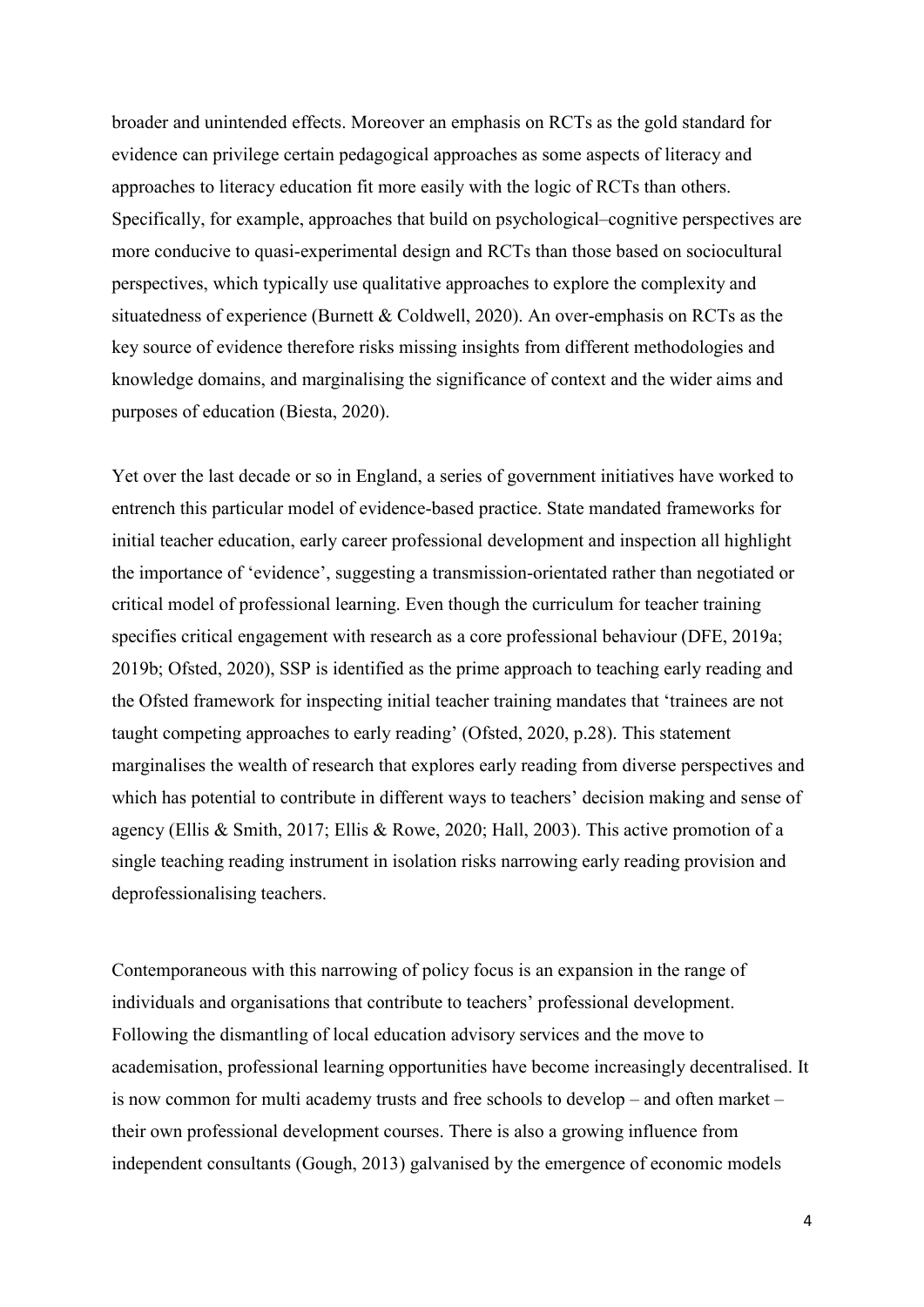that build from free online participation to paid consultancy and several relatively new bodies, independent of government, universities and local authorities, have been established to support, regulate and accredit professional practice. These include the Chartered College for Teaching, the Teacher Development Trust and the Education Endowment Foundation's network of Research Schools. More longstanding bodies also continue to facilitate teachers' engagement with research: organisations such as the United Kingdom Literacy Association, for example, charities such as the National Literacy Trust, and universities running accredited programmes or co-ordinating teacher action-research networks and professional learning communities (e.g. Brown & Rogers, 2015). Many such individuals and organisations are committed to strengthening relationships between research and practice and brokering research findings. However the manner of that brokering and the kinds of research promoted may vary, reflecting different commitments, beliefs and levels of research expertise, and intersecting in different ways with the policy developments outlined in the previous paragraph.

In addition to this plethora of activity, it has become easier for teachers to engage directly with research – in theory at least. This may be helped by movements to make research open access – although navigating the vast array of available material can be challenging for hardpressed teachers. There are also various platforms that host research summaries designed for teachers and schools (e.g. [https://www.meshguides.org/\)](https://www.meshguides.org/), but the process of summarising research for a lay audience through abbreviation, plain English and website design, may have implications for meanings conveyed (Clegg, Stevenson & Burke, 2016). For example, EEF's Teaching and Learning Toolkit (EEF, n.d.) presents a table which rates interventions for cost, evidence strength and impact on learning but the contextual, and contextualising, details within underpinning research reports may easily be missed. While some organisations monitor access to their platforms and research summaries, little is known about how teachers engage with these and how (or whether) these feed into practice. There is however a growing body of work that has explored how teachers use social media as a source of professional support and inspiration, and it is this that we turn to next.

Social media sites such as Twitter, Facebook and Whatsapp have grown in popularity amongst teachers as they enable rapid sharing and dissemination of research and practice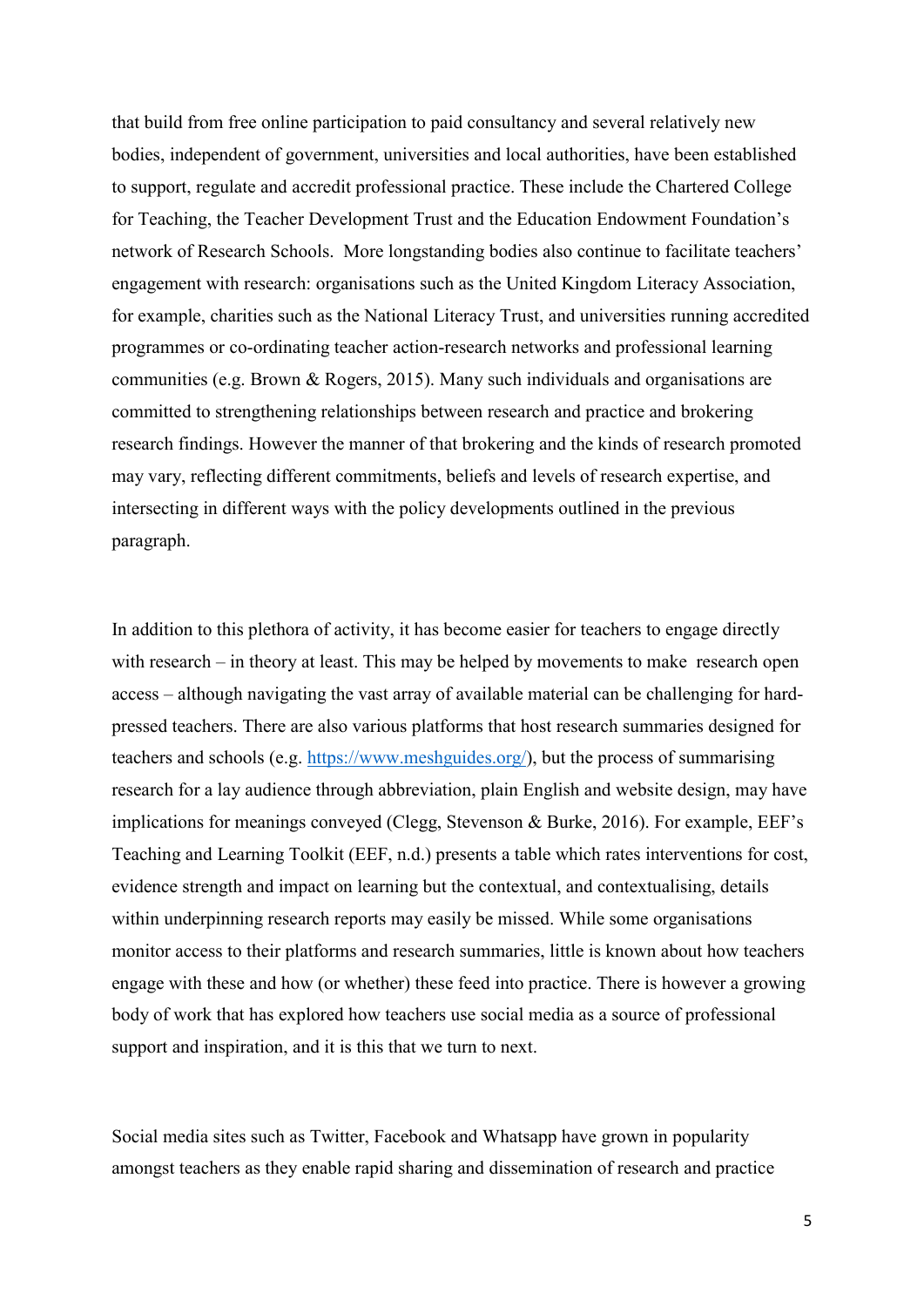across geographical boundaries (Macia & Garcia, 2016). Many teachers value Twitter, for example, for mediating easy access to likeminded others, sharing ideas and resources, and pursuing their professional interests (Biddulph & Curwood, 2016; Carpenter & Krutka 2014; Guest, 2018). The opportunities Twitter presents for research dissemination are now widely recognised. It is commonplace for researchers to disseminate research by tweeting links to articles, blogs and presentations. Many of thse orgaisations and individuals (listed above) that actively broker research are active on Twitter too. Twitter therefore provides a productive starting point for considering why it is that some research findings surge in influence while others fall by the wayside. It is also a practical and feasible social media platform to explore ethically since posts that are constructed for public consumption can be distinguished and made the focus for study (Gillen, 2020). In the next section, therefore, we draw on examples of Twitter use to explore some ways that different interests may interact in teachers' encounters with research. In doing so, we stress that Twitter provides just one starting point for investigating research mobilities. There are many other sites (on and offline) that mediate the movements of research to and between teachers. Our examples do, however, show some ways in which the movements – and their potential influence – may be shaped by multiple actors.

## **The project**

*The Movement of Ideas about Literacy to Primary Teachers in Lockdown* aimed to explore how ideas for literacy teaching gained traction amongst teachers through the use of Twitter. We were interested in sources of inspiration and guidance that circulate online, sources which may or may not be rooted in research – resources, viewpoints, guidance, lesson plans, evidence of teachers' practice and children's outcomes as well as research summaries and reports. As it unfolded, the project covered an interesting transition period as teachers networked online around ways of teaching online during a lockdown due to the Covid-19 pandemic and as they began to move back into classrooms, often in partial ways. It is important to mention that in this project we were not seeking to examine ideas that necessarily, directly or explicitly emerged from research. As is clear from one of our examples below we were interested in the circulation of ideas more broadly.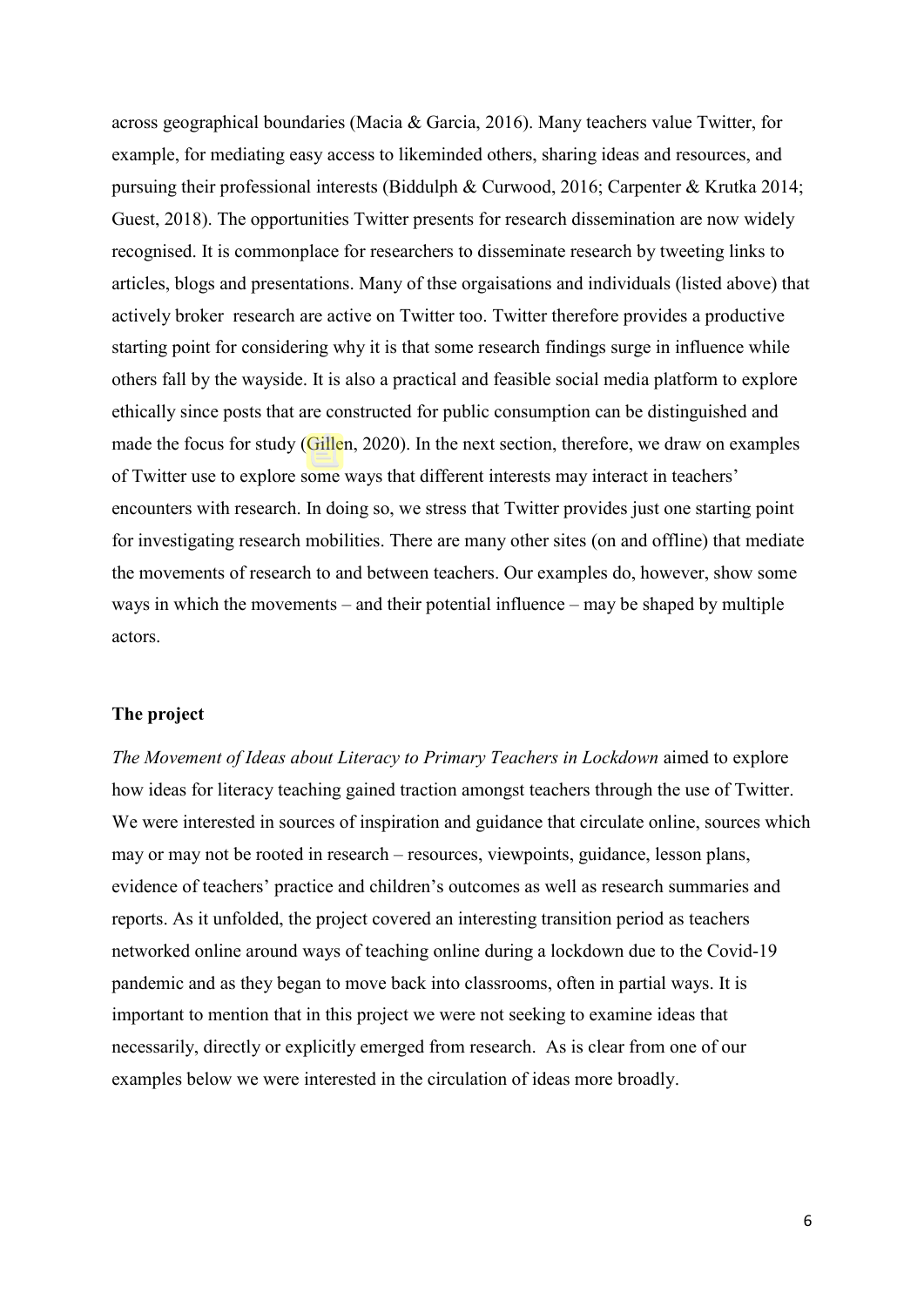Over four weeks (9th June-7th July 2020), one of us (Guest) searched for literacy-focused tweets using a variety of strategies and conducted two interviews with tweet authors. Table 1 summarises approaches used, giving reasons for each and noting limitations.

## [Insert Table 1 *Data Collection activities* about here]

Where tweets were part of threads (a series of replies from multiple authors to an initial tweet or a string of connected tweets from a single author), relationships between them were explored. Sometimes this involved following links from tweets to other platforms, sources and conversations– for example a tweet might include a link to a blog, which might link to a PDF document, Twitter chat, embedded YouTube video, website link or audio file.

Following pathways in this way highlighted how the movement of ideas can occur in unexpected or serendipitous ways. Twitter users can employ various strategies to increase attention, as documented in guides for maximising social media presence (e.g. Kucirkova & Quinlan, 2017). A mention or tag, for example, can work to recruit an audience, and a url can whisk a user to another location (for example see Figure 1 for a video link tweeted by the Research Schools Network). However, when a tweet reader inserts a hashtag into a retweet, a tweet can be taken to audiences unanticipated by the author – as with #readingrocks in Figure 4. Popularity can grow as retweets and hashtags propel the post to other places and audiences within the Twittersphere, often accruing further likes as this happens. Moreover algorithms can throw up possible pathways based on the preferences of other users. A series of YouTube videos, for example, might be 'recommended' to a user following a tweet linked to a related topic. How tweets move is unpredictable to their original authors and can be fascinating to examine.

As illustration we briefly describe two examples from the dataset: a series of tweets relating to Education Endowment Foundation (EEF) guidance on supporting young children's communication, language and literacy which manifests as a report, video and guidance booklet; and a series linked to a #Primary Rocks tweet on diversity and children's literature. Our exploration was necessarily selective and our encounters with tweets, and the movements we were able to observe, were inevitably shaped by research design and positionality. However, we focus on these examples as we believe they illustrate different kinds of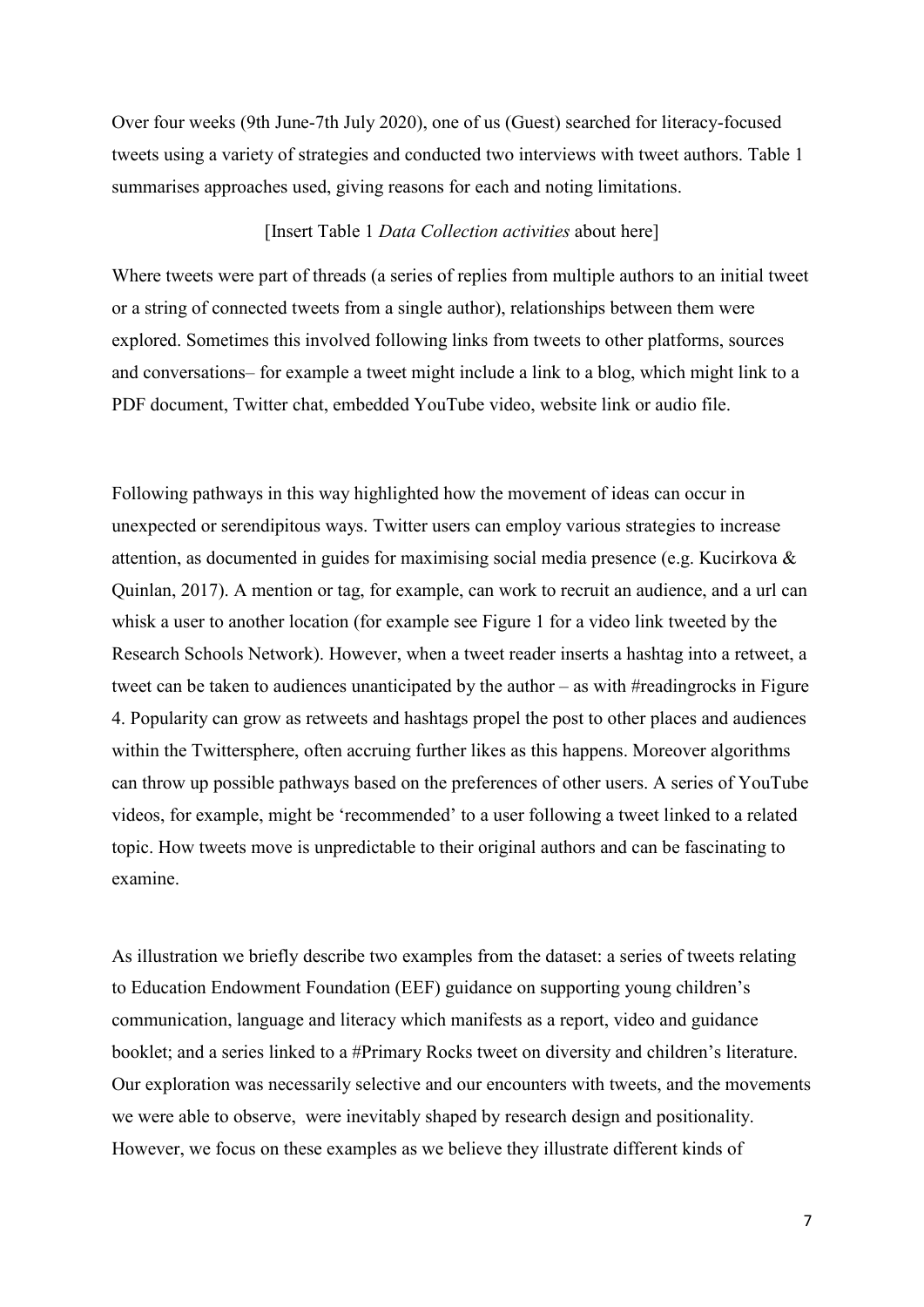movement and foreground the role of different actors in mobilising ideas. In each case we highlight:

- **Authors**: the individual or organisation that was tweeting
- **Visuals**: the subject and style of images
- **Interactions with others:** reproduction or shifts in topic
- Patterns of movement: how ideas travelled across multiple tweets

Through doing so, we highlight some similarities and differences between the two examples of how ideas move, and suggest that these findings can be usefully extended to thinking about the movements of research.

In line with our approved ethical framework for this project (and Twitter's terms and conditions) we have reproduced tweets below where they originate from organisations, those with a strong twitter presence or where individual authors agreed for their tweets to be included. Elsewhere we have summarised the content without including tweets themselves.

Our commentaries focus on some features of the tweets themselves. As we shall go on to explore, however, there are many other actors at play here too.

## **Example 1: EEF's** *Talk with Trust* **and** *Preparing for Literacy*

Our first example focuses on 20 tweets linked to the circulation of the Education Endowment Foundation (EEF)'s *Preparing for Literacy* (EEF, 2018). *Preparing for Literacy* is a set of guidance for developing communication language and literacy in the early years that builds mainly on EEF's *Early Years Teaching and Learning Toolkit*, which in turn was based on an EEF-funded synthesis of research evidence (Higgins et al., 2017). During our study we encountered *Preparing for Literacy* through a tweet of a linked EEF framework and video both called *Talk with Trust* - aimed at parents and encapsulating the same ideas [\(https://www.youtube.com/watch?v=wZ–4JPQRvHc](https://www.youtube.com/watch?v=wZ-4JPQRvHc) ) (See Figure 1). As such it is an interesting example of how a summary of research on a specific topic (the Toolkit) can be translated into different forms for different audiences: (1) a full report for school leaders, literacy co-ordinators and other professionals; and (2) an infographic and video of guidelines aimed at parents and carers. More could be said about what is gained and lost through each translation – and this is an area we hope to explore further in subsequent work – but suffice it to say here that, given the care taken to translate this research for different audiences, it is interesting to see how it fared on Twitter during the period of our observation.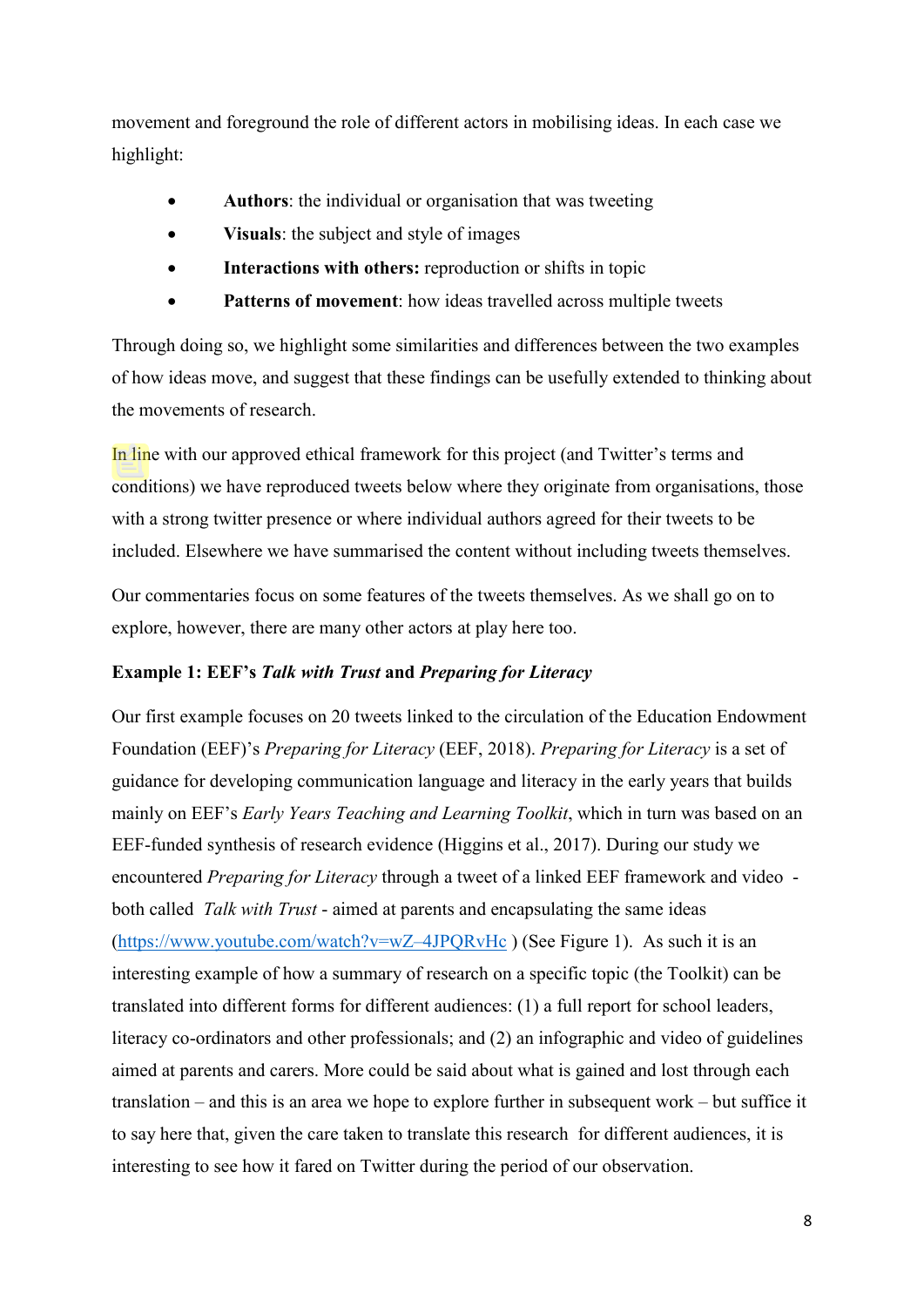First it is worth noting that the 20 tweets focused on different manifestations of the guidance: 12 of focused solely on the report, 4 mentioned the report and linked to the video, while 3 included the infographic. One made no explicit reference to the report but mentioned that the author had been 'preparing for literacy' with their own child.

[Insert Figure 1: 'Preparing for Literacy' tweet about here.]

*Authors:* Most tweets in this series came from those directly involved with EEF (although not from the EEF Twitter account): one from an EEF employee and 12 from EEF's Research Schools Network (with a role in disseminating EEF resources). 7 had no stated affiliation with EEF.

*Visuals:* Most (12) of the tweets featured the stylised graphics used in the published report (e.g. Figure 1), perhaps because these were incorporated algorithmically by Twitter. Twitter does this automatically unless an alternative image is deliberately selected by a tweet author. These tweets, along with another that featured the infographic from the guidance, perhaps compounded the report's 'official' or 'professional' quality. Two used alternative images: a monochrome, beautifully lit photograph of a father writing in front of his child; and an image of two children holding open books in what appears to be a fantasy forest. We might presume these images were chosen to reflect key messages from the report (the importance of writing with children and of reading for pleasure). They are both stock images with high production values and, as such, perhaps align with the 'professional' EEF graphic, therefore maintaining a similar overall effect.

*Interactions with others:* As topics move through Twitter, meanings may change in emphasis as users highlight different aspects and frame them in particular ways. Within this series of tweets, however, key messages remained relatively stable (recognising that we cannot know how they were interpreted). 13 tweets broadcast a link to one of the resources and, while teachers and parents may ultimately interpret the guidance in different ways, no tweets suggested any critique or reworking of the resource, nor did they present alternative or parallel sets of guidance. 7 tweets, for example, were tweeted in response to calls for advice and one teacher encouraged teachers to use the guidance to 'RAG-rate<sup>[1](#page-8-0)</sup>' their provision and

<span id="page-8-0"></span> <sup>1</sup> RAG rating is often used as a form of self–evaluation. Ratings of 'red–amber–green' represent levels of success in relation to aspects of practice – 'green' ratings identify aspects that are already good, 'red' ratings identify areas that need further work.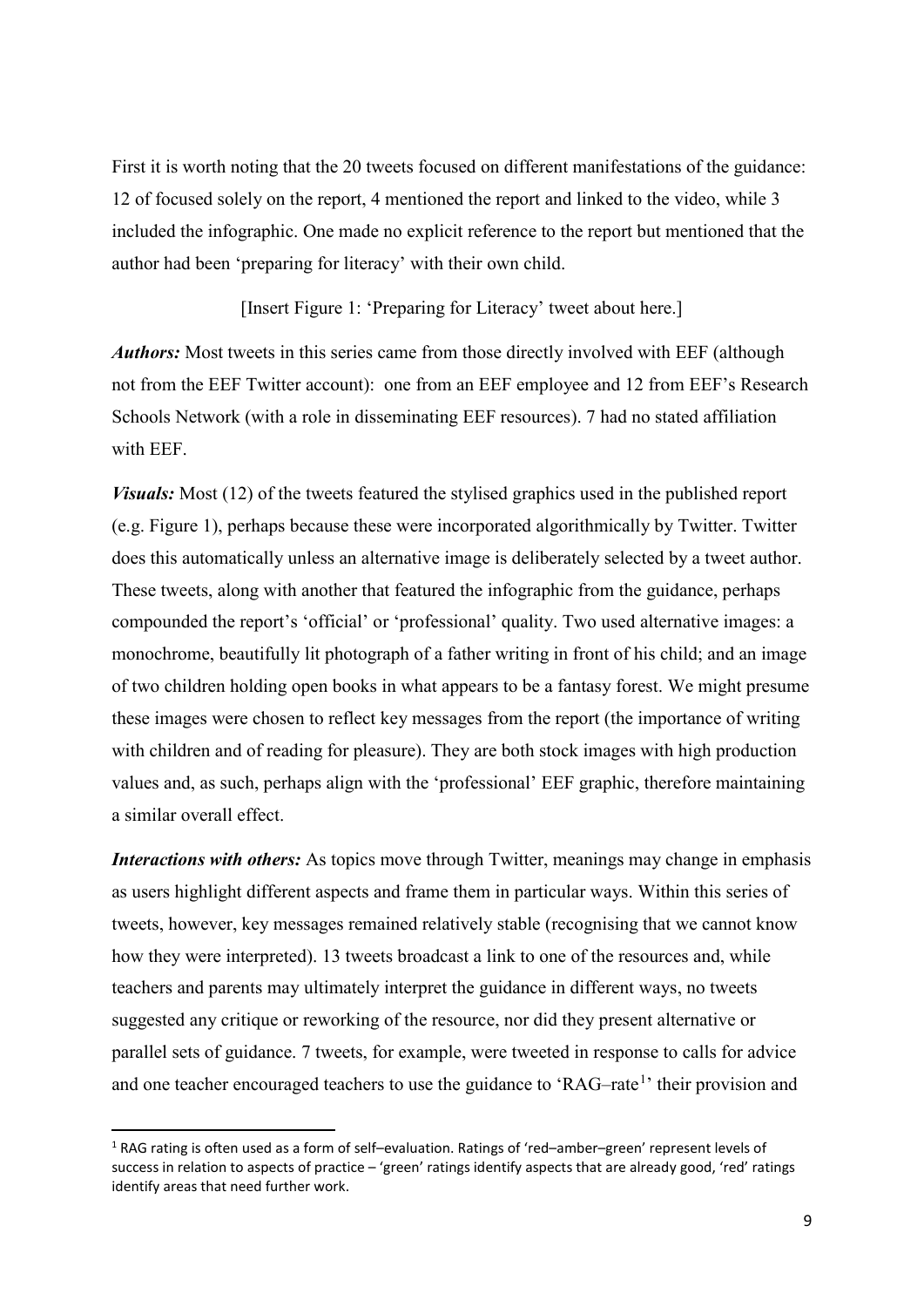inform priorities for professional development. One tweet seems to be part of a Twitter chat, an interaction planned and promoted in advance. This is a format that can be used to promote a critical evaluation or exchange of views but in this case the opening question invites reflection on practice using the guidance, rather than reflection on the guidance itself: 'The EEF preparing for literacy report states that "effective writing is underpinned by children's expressive language". What opportunities do you offer for developing expressive language?' The chat participant is invited to apply rather than evaluate the guidance.

*Pattern:* We characterise the pattern of movement of these tweets as predominantly *radial*. The initial tweet (Figure 1) is like the hub of a wheel with linked tweets sending (or broadcasting) the guidance outwards to different audiences along different spokes which rarely intersect. The reach of the initial tweet was potentially increased when each 'spoke' was extended by a retweet with potential to take the guidance to a new set of followers. This reach however was modest. One tweet by a well-known individual (employed by EEF but also a published author with a strong Twitter presence) received 61 retweets and 85 likes. Apart from this however, retweets and likes were between 1 and 11 for the *Talk with Trust* tweet*,* and between 1 and 14 for *Preparing for Literacy*. The radial pattern was complicated to some extent by tweets that linked to existing exchanges or that invited more active engagement. The Twitter chat starter described above, for example, attracted 8 replies from teachers who responded by sharing their own practice. However the majority of tweets propelled the resources towards potential audiences without inviting interaction. Figure 2 attempts to capture this radial pattern of movement, with each ball representing a different audience.

[Insert 'Figure 2: Radial movement' about here]

#### **Example 2: #Primary Rocks**

The starting point for our second series was a tweet posted as the stimulus for a #PrimaryRocks hashtag chat (see Figure 3) on the theme of diversity. In this case, there were no explict links to particular sources of research evidence, and it is unclear how far (if at all) they were framed by the extensive research related to diversity in literacy education (e.g. Yoon & Souto-Manning, 2018). These tweets did however resonate with contemporary debates prompted by the Black Lives Matter campaign, and led to tweets in which teachers,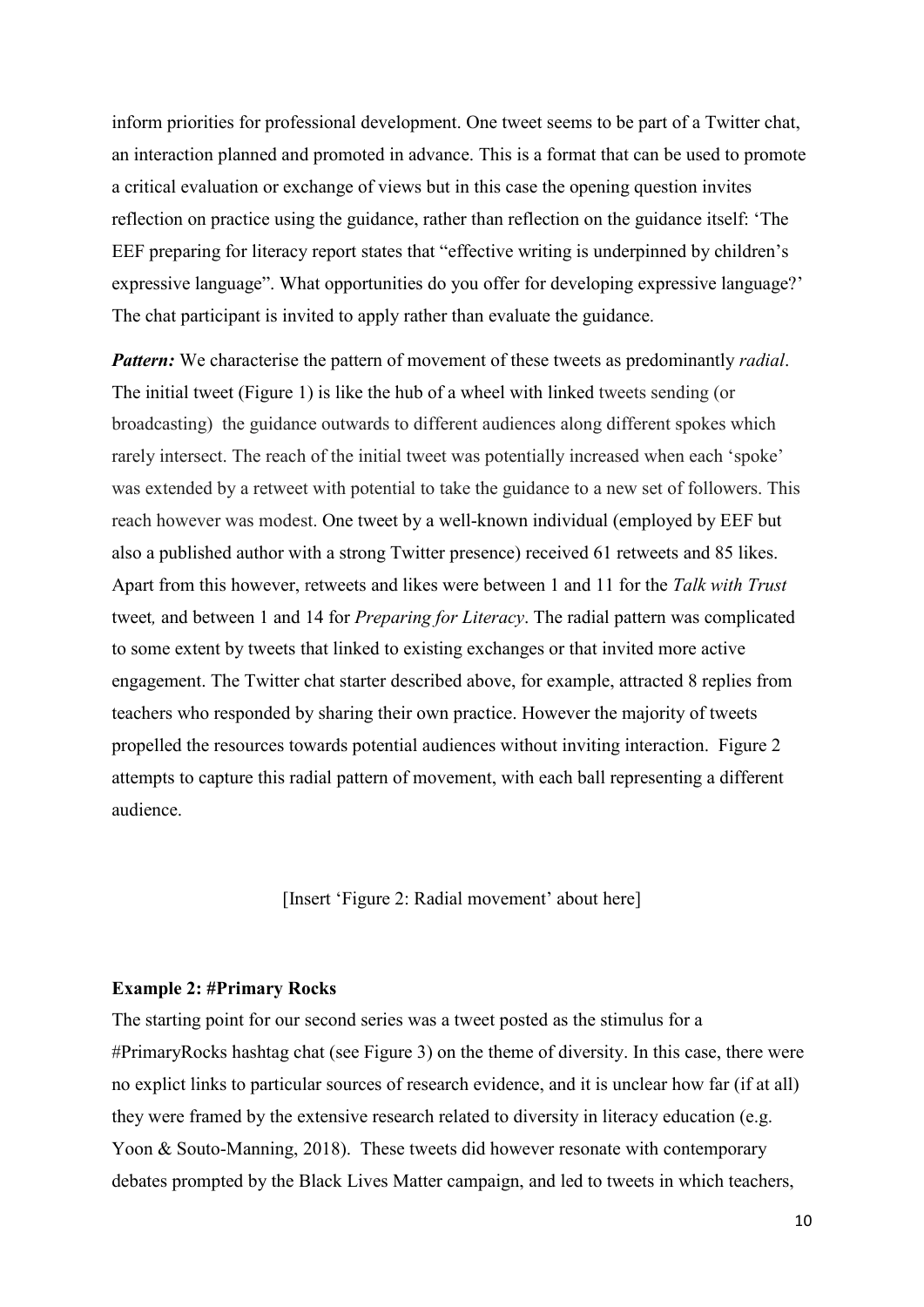consultants, teacher educators, authors and others shared an eclectic mix of examples from their practice.

## **[Insert 'Figure 3: Hashtag Chat Questions' about here]**

*Authors:* The #PrimaryRocks chat linked to the @PrimaryRocks1 Twitter account which managed the chat (see Figure 5). Described on the accompanying site (PrimaryRocks.com) as 'The twitter EdChat dedicated to primary aged (4–11 year olds) teaching and learning', it was set up by head teacher Gaz Needle and Rob Smith of LiteracyShed.com to host weekly Twitter chats for primary teachers to share ideas about teaching and learning. It also acts as a portal to Rob Smith's consultancy offer. At the time, the @PrimaryRocks1 account had over 37 000 followers so could be regarded as a popular – and potentially powerful – site for exchanging ideas and practice.

## **[Insert 'Figure 4: @PrimaryRocks1 Twitter account' about here.]**

Tweets and hashtags from the #Primary Rocks tweet led to tweets by other individuals and groups, and on to other accounts and platforms. Examples included:

- A tweet featuring a photograph of a selection of children's books (Figure 6). This contained the hashtag #readingrocks, described by  $\omega$  Reading Rocks (the account supporting #ReadingRocks) as a 'place for anyone who wants to make reading rock for EVERY reader.' With a significant presence on Twitter (45200 followers at the time), 'Reading Rocks' (wherereadingrocks.com) also sells a book subscription service and professional development for schools.
- A tweet from a teacher in the USA who shared images of pupils with models they created to 'bring their books to life', and another from a Liverpool school showing an array of recently acquired books.
- A tweet posted by a teacher featuring a link to a talk she had recorded for teach training students about using texts representing diverse experiences.
- A retweet of a tweet by *Just Imagine* (a well-established organisation providing consultancy and other support), with an image of Patrick Skipworth's book,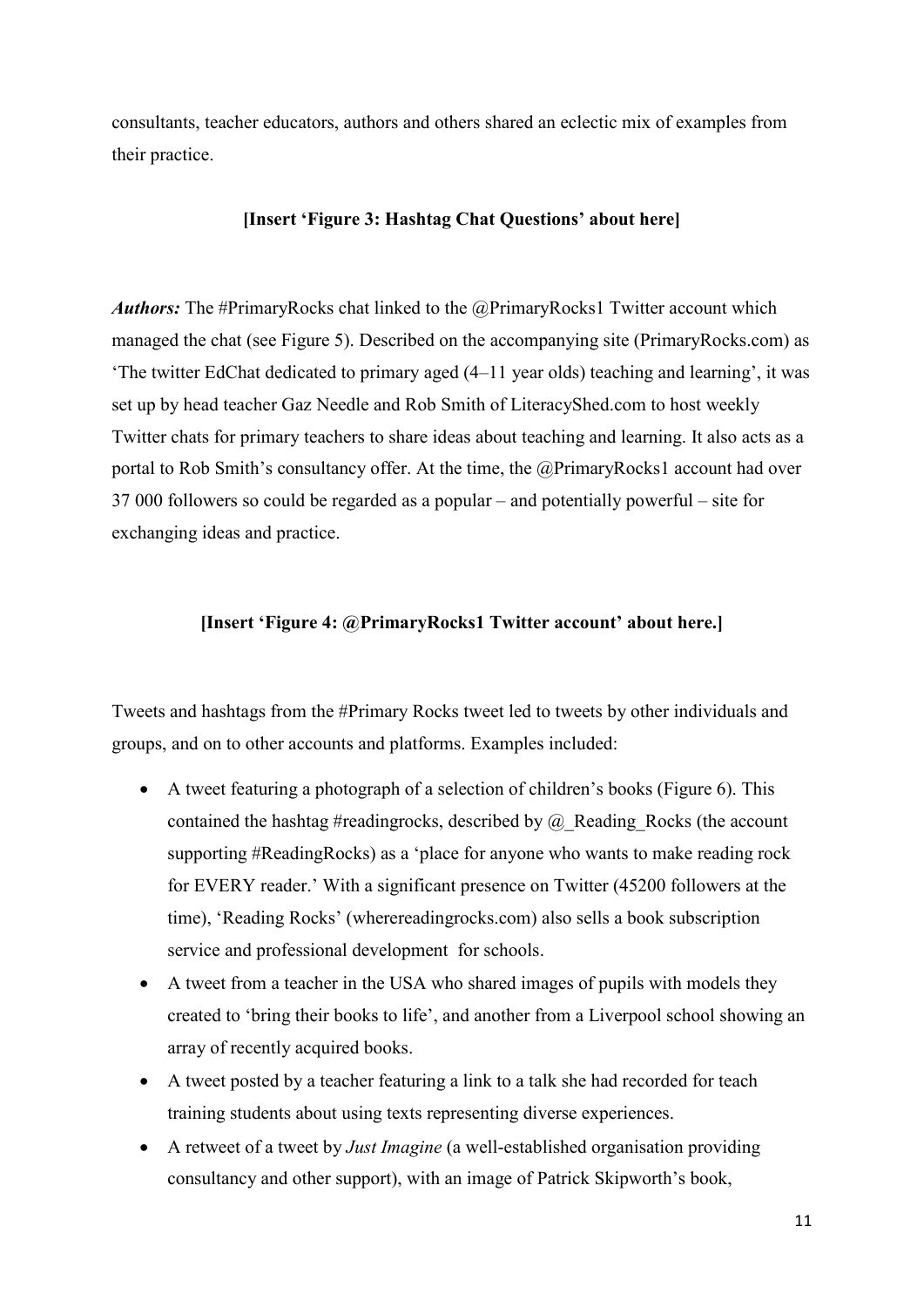'Literally: Amazing Words and where they come from', linked to *Just Imagine*'s podcast series *In the Book Corner* featuring Skipworth discussing his book.

## **[Insert 'Figure 5: Books for the classroom?' about here]**

The #Primary Rocks series illustrates how a tweet can be encountered by and perhaps inspire a loosely connected – and international – variety of individuals and organisations, some commercially motivated, some not.

*Visuals:* Compared with the EEF series, the quality of these tweets is personal and celebratory – declarations of delight, appreciation or gratitude are common (as in Figure 6). The images differ too: DIY photographs of tweet authors, children in classrooms and colourful book covers feel more immediate than the stock images and standard graphics of the EEF series.

*Interactions:* The series was characterised by movements amongst a wide range of individuals and organisations – teachers, academics, consultants, authors, profit and nonprofit making organisations – and across multiple platforms hosting different media (such as photos, podcasts, videofiles, links as well as tweets). As with the EEF series, there was no evidence of critique, but in this case resources and experiences seemed to be shared and mobilised as they resonated with the concerns and interests of individuals and groups. Users connected with the topic and with one another in multiple ways, linking to different areas of interest and practice. Some tweets linked directly to the theme of diversity in education (such as the talk for teacher trainees) while others moved onto other topics (such as the tweets about bringing books to life). Clustering around the theme of diversity, they touched not just on texts for children (as invited by the Twitter hashtag chat questions) but word origins and other aspects of reading for pleasure.

*Pattern*: We describe the movement of ideas here as *erratic* as tweets scattered in multiple directions. They manifested in different media on numerous platforms produced, supplemented and edited by multiple authors. Different topics*,* users and exchanges intersected in different ways, with no clear central point of origin. Figure 6 attempts to capture the unpredictable and emergent nature of erratic movement.

[Insert **'Figure 6: Erratic movement'** about here.]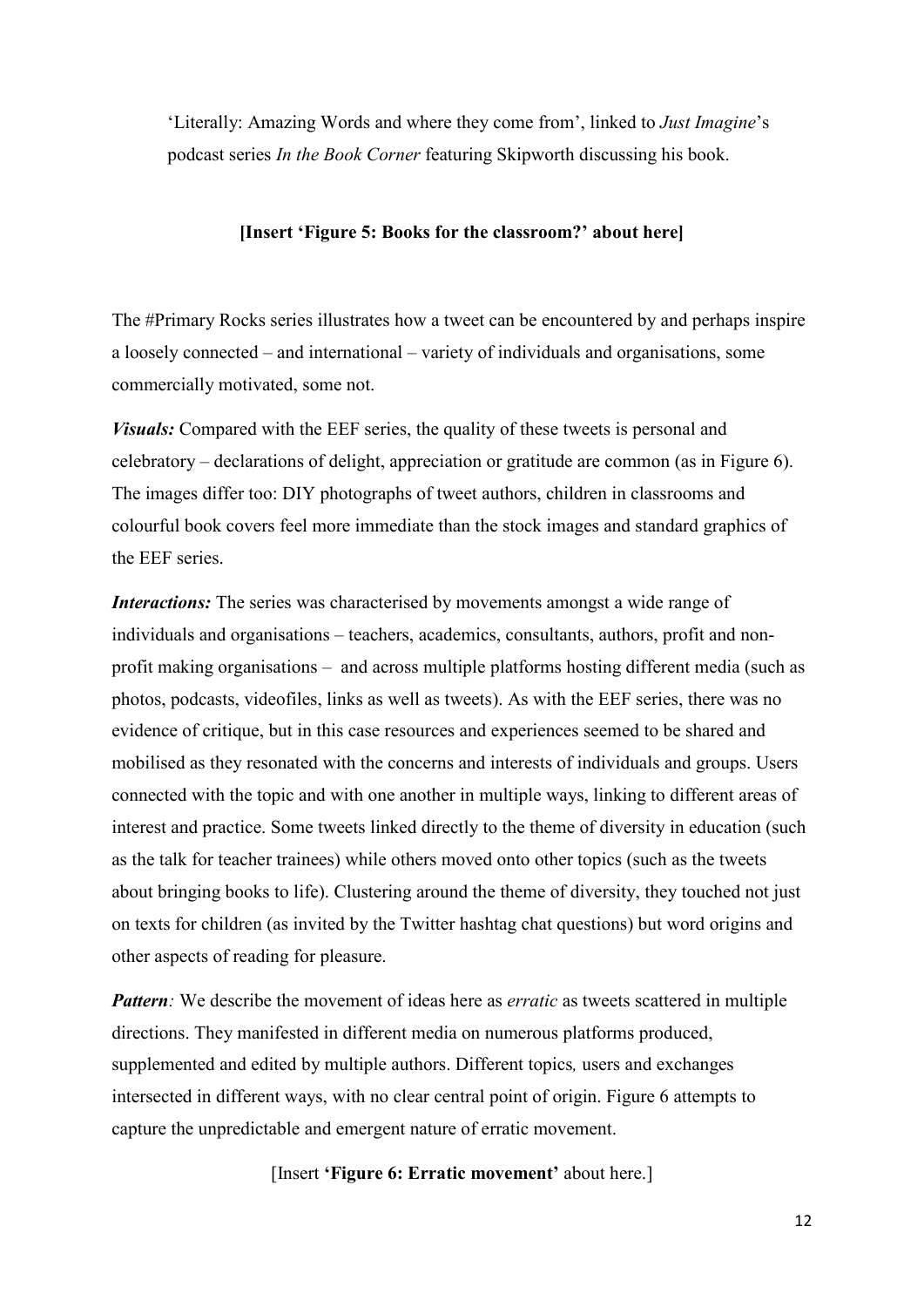## **Accounting for the movements of ideas**

In this study we did not seek to trace the movement of ideas from exponent to audience and our representations of movements (Figures 5 and 6) are impressionistic, incomplete and indicative of a sense of movement gained from a very limited vantage point. Nevertheless we suggest that there is a certain alternative power in the effect of capturing movement in medias res, in studying ideas on the move. Table 2 presents a necessarily imperfect dichotomy between our two examples. In doing so however it highlights several aspects to consider in understanding why some ideas about literacy take off and others do not, and in how different interests combine to mobilise ideas.

## [Insert **'Table 2: Summary of analysis'** about here.]

The radial pattern associated with the EEF resources arguably reflects and reinforces a conceptualisation of the EEF's research-informed guidance as 'approved' knowledge to be disseminated to teachers in relatively intact form. Conversely the erratic pattern of the Primary Rocks tweets suggests how ideas may gain a life despite lack of official sponsorship, particularly if posted on social media sites by those with a strong following and oiled by existing relationships, allegiances and the workings of hashtags, likes, retweets and so on. It may also be that, as research evidence enters public discourse, it gains a life in policy circles too, or that social media use buoys up teachers' personal professional commitments to ideas that circulate in informal networks that may be at odds with those foregrounded in other parts of their professional lives. These possibilities are worthy of investigation.

We can only speculate why it was that EEF's guidance appeared to gain little traction via Twitter as support for learning at home was extremely relevant to many during the pandemic. Indeed the guidance may well have been widely accessed through other sources and at other times: movements beyond the scope of this study. Perhaps the tweets lacked the dialogic appeal of the hashtag chat question that sparked such a flurry of tweets about books and diversity. Or perhaps the format of the tweets was significant. Tweets by individual practitioners, with their DIY photos, personal comments and invitations to respond, may appear more inviting or authentic than tweets originating from institutions. Indeed, we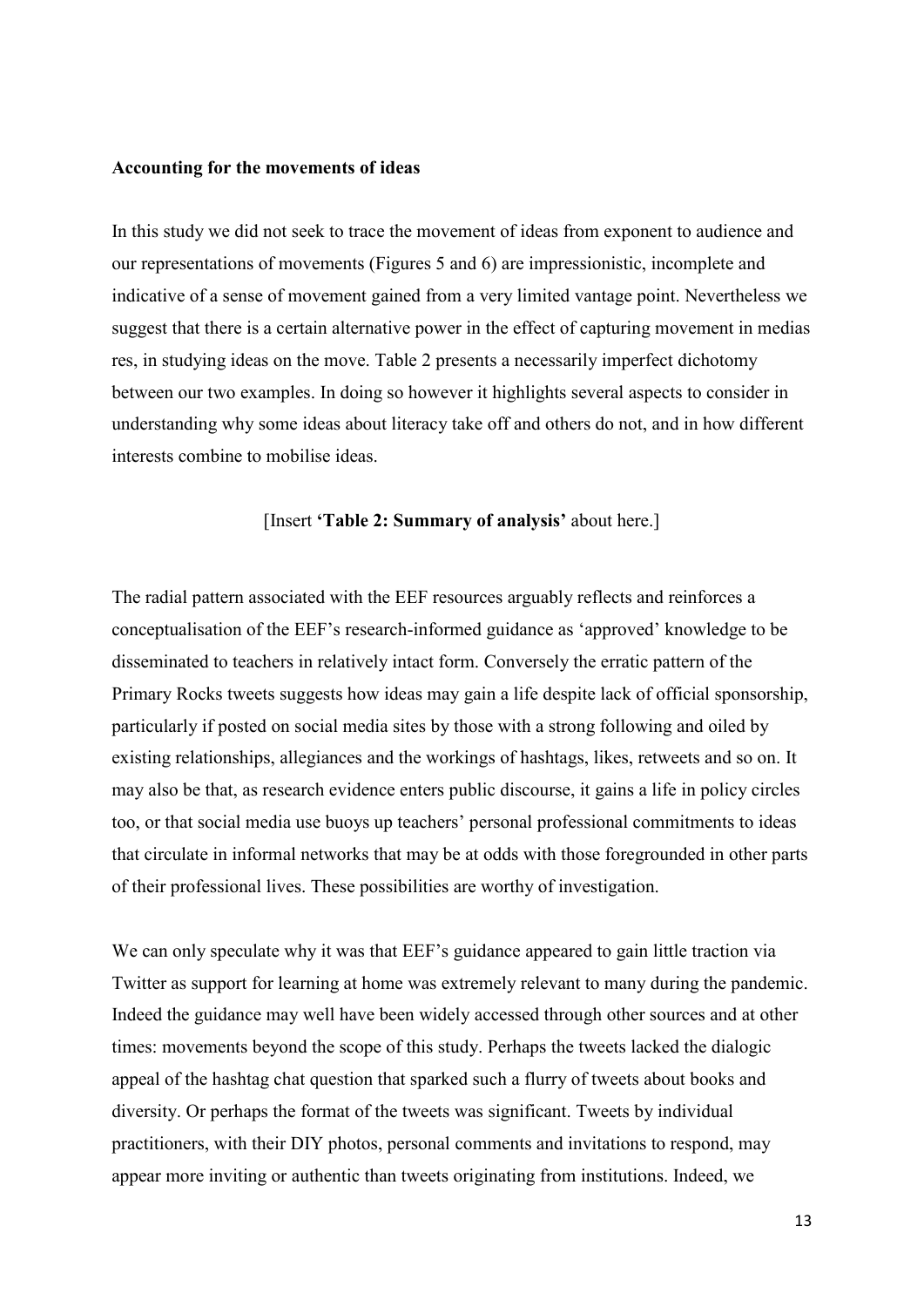noticed limited engagement with institutional accounts in other instances too. For example, a tweeted request from one university for teachers to complete a survey about spelling apparently generated little interest (2 replies, 13 retweets and 10 likes). This may be partly because it is harder for institutions to establish relationships with potential audiences, particularly if they focus on distributing their own information rather than participating in conversations as more social media-savvy organisations tend to do.

Currency of content, familiarity with authors and visual appeal, then, may all matter as to whether or not an idea circulates on Twitter. These are points that are often emphasised in guidance for academics for using social media to generate research impact. Our point however is that these elements – content, authorship and form – will be inflected by a confluence of interests that may or may not be self-evident, interests which may be professional (as with teachers seeking inspiration or a platform to share their practice), commercial (as with consultants seeking to develop a relationship with teachers), aligned with policy (as with bodies tasked with leading practice), or some combination of these. Wider societal developments may well be significant too. In our small investigation, the topics that prevailed were those that resonated with issues featuring strongly in public discourse at the time, such as the Black Lives Matter campaign (which inspired the #PrimaryRocks series). Twitter's immediacy puts educational practice in conversation with everyday life, and so it is unsurprising that pressing concerns play through teachers' requests and recommendations. This matters as it shows that there is not just a relationship between educational policy and the research teachers take up but with wider public discourses too.

Our examples also flag up the role of non-human actors in mobilising ideas. As posthuman analyses of technologies elsewhere have explored, technologies help to sustain certain ways of knowing and produce effects that exceed what their designers and users expect (Thompson & Adams, 2020; Gourlay, 2020). The ease with which ideas and resources are encountered – and relationships formed – relies on the architecture and functionality of digital platforms and this has implications for knowledge practices. In our examples we see how retweets, likes and hashtags can amplify or propel content to others in ways that are unpredictable by a tweet's author. Other digital actors, such as algorithms, may also shape the kinds of research findings that teachers encounter and how those findings appear (as in the case of algorithmically inserted images). This prompts consideration of other non-human actors that may help or hinder the movements of ideas. In addition to the work of hyperlinks and Youtube – as seen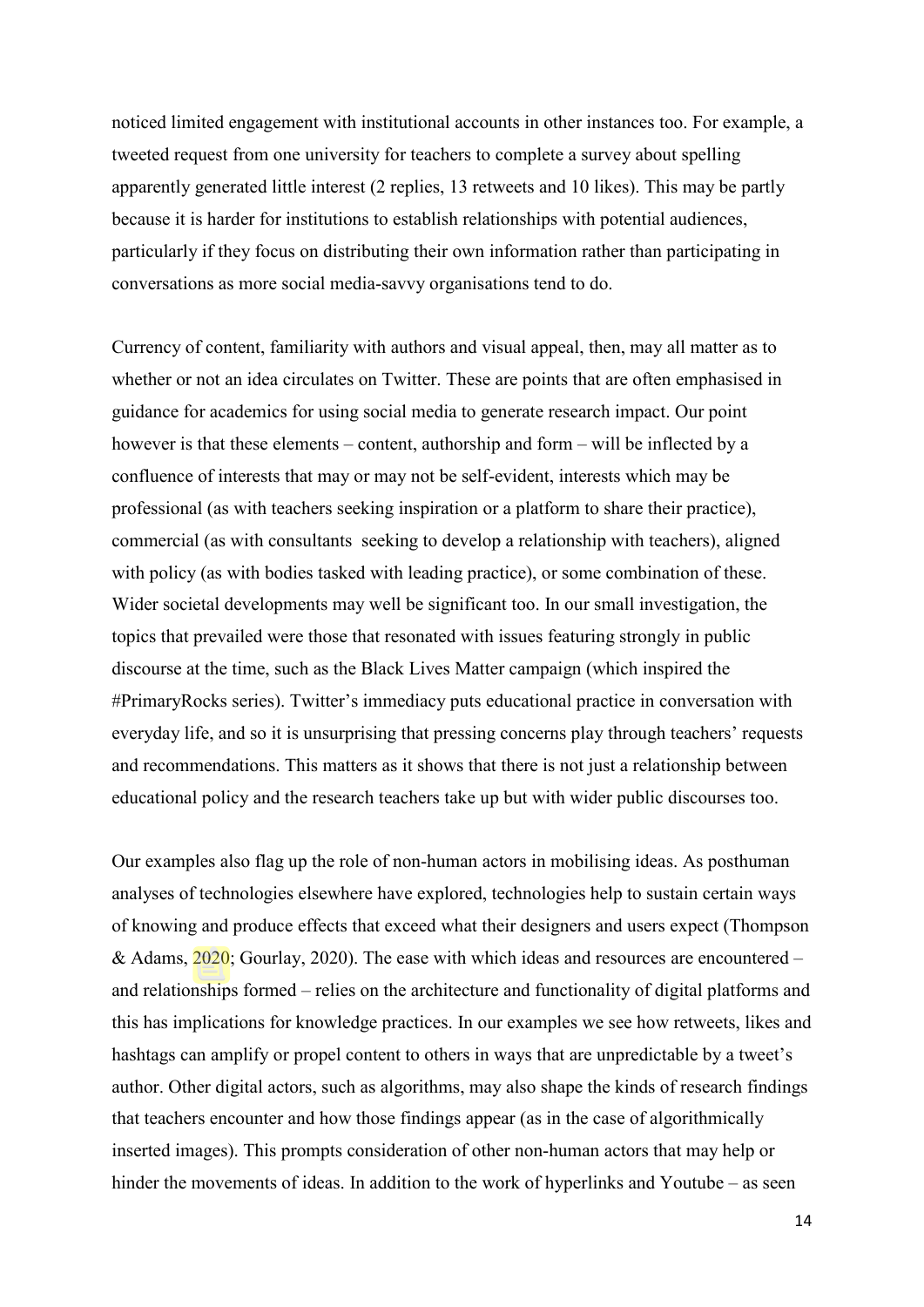in our examples – we might also pay closer attention to the work of paywalls, journal formats, research archives, dissemination platforms, bots that follow people boostingfollowings, and so on.

Ideas may be mobilised or stalled then by complex combinations of human and non-human actors, gaining varying levels of attention from different individuals and organisations. Given this, we argue that understanding how ideas move requires an understanding of what happens as different actors come into relation with one another. We find Law's take on the Deleuzio-Guattarian notion of assemblage (Deleuze and Guattari 1987) helpful in accounting for this as it highlights how 'social, semiotic and material flows' combine to produce relational effects in 'an uncertain and unfolding process' (Law, 2004, p.41). The notion of asemblage has gained considerable traction in literacy studies as a way of understanding the mutually constitutive nature of people and the materials, texts, technologies, policies and so on which together produce, and are produced by, literacy events (e.g. Daniels, 2019; Lenters, 2016). For our purposes it is powerful in explaining why research around certain topics, such as SSP and 'The Word Gap' as explored in the introduction, has gained such traction in educational settings. Arguably such ideas have amplified as policy juxtaposes with the workings of organisations, activity on social media, popular discourse and shifting forms of school leadership and organisation, sedimenting certain ideas about language and literacy education as unassailable truths. Importantly however the notion of assemblage also allows us to see such performances as ultimately unstable - it is always possible for things to assemble differently, and for actors to become other as they are mutually entangled (Burnett & Merchant, 2020). In capturing this sense of dynamism and fluidity it can be helpful to think of assemblage, as Law (2004) suggests, as:

…a process of bundling, of assembling, or better or recursive self-assembling in which the elements are not fixed in shape, do not belong to a larger pre-given list but are constructed at least in part as they are entangled together. (Law, 2004, p. 42)

This emphasis on the endlessly co-constitutive nature of phenomena and the production of differing, and possibly unpredictable, effects helps explain how ideas gain traction without official endorsement as teachers' access to ideas in education can be inflected not just by national or school policy but by the variety of commercial, professional, academic interests discussed earlier in this paper. As this happens, some actors can become unpredictably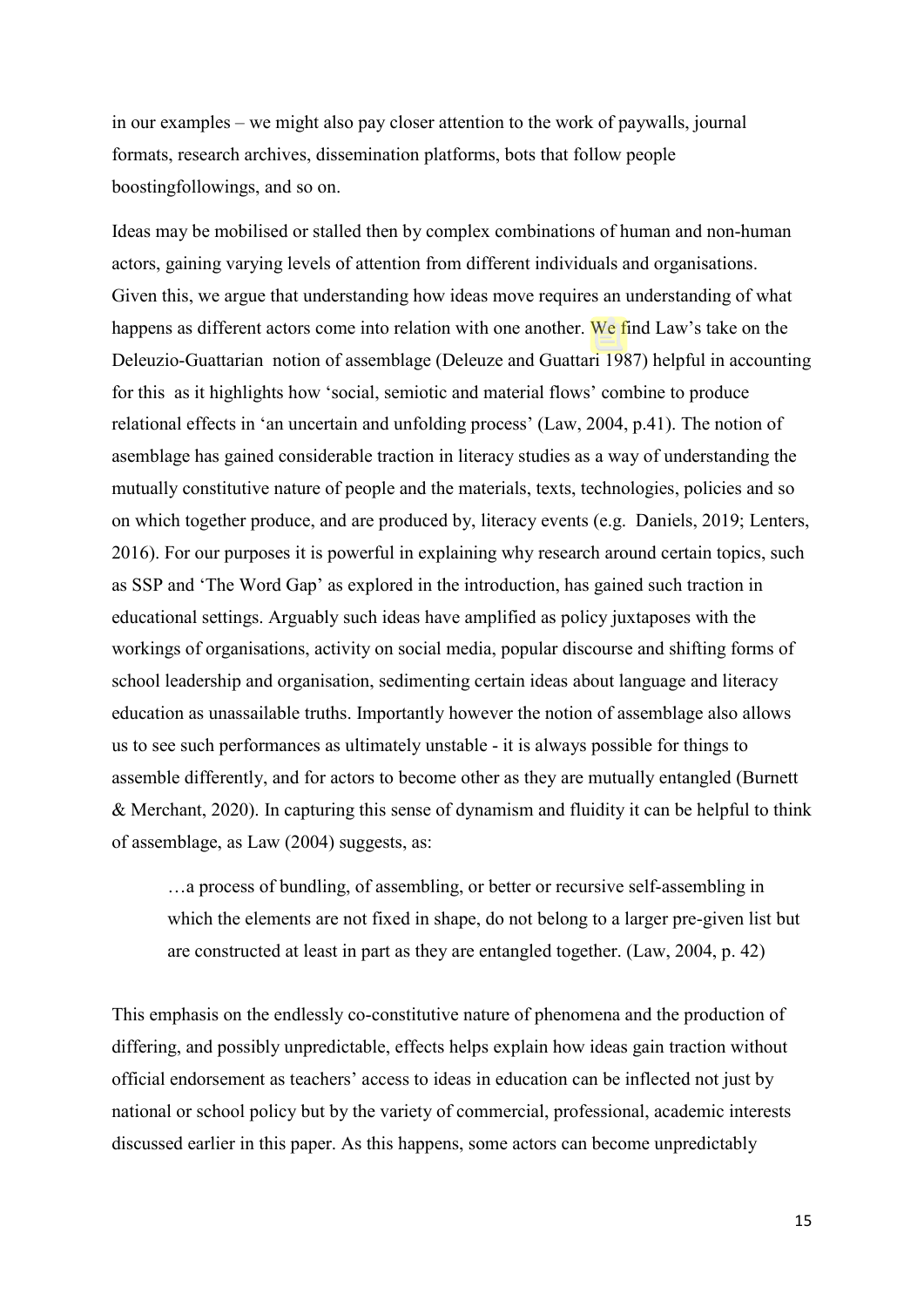powerful – powerful enough to enrol other actors into a strong enough assemblage that is able to move ideas along (or not).

The #PrimaryRocks example illustrates how, as social media-savvy educators and consultants respond to current events, their ideas, questions and practices are propelled through intersecting webs of social media networks, perhaps eased by the sense of authenticity generated by their contemporary relevance and low tech style. Elsewhere, officially sanctioned but less vibrant content (like the EEF resources perhaps) may assemble in other ways with other actors (such as non-government organisations, and reports and statements about 'the best evidence') sometimes sedimenting authority, sometimes escaping attention. Ideas therefore may be mobilised in different dynamic forms, with effects on trajectories and, ultimately, meanings.

## **Towards an agenda for 'research mobilities'**

Given these insights into the often unpredictable movement of ideas, we propose that there is a need to know more about how literacy *research* moves, and specifically into how literacy research moves 'in the wild' in ways that exceed planned dissemination strategies. This requires a focus on how educational research moves through complex and intersecting networks generated by communications, digital technologies and a shifting educational landscape. More prolonged and extensive explorations are needed to draw conclusions about why some research about literacy gains sway, and about how activity on social media platforms combines with activity elsewhere. If we are to understand how (and which) research moves to, between and from teachers, we need to know more about how diverse human and non-human actors assemble. In the light of the discussion above, this includes investigating how actors assemble to sustain ideas about the relative value of different kinds of research, and also how serendipitous, unexpected assemblages of human and non-human actors can bring research findings to the fore. This is not to suggest that teachers are passive recipients of research. As has been previously explored, teachers are active in taking up and interpreting research in line with their professional interests and context, and may themselves be involved in research or classroom enquiry. However there is a need to know more about which research findings reach teachers and how they get there, and about how research findings may shift in meaning or import as they move and assemble with other actors in diverse spaces. It is for these reasons that we suggest there is a need for research which explores what we call *research mobilities*.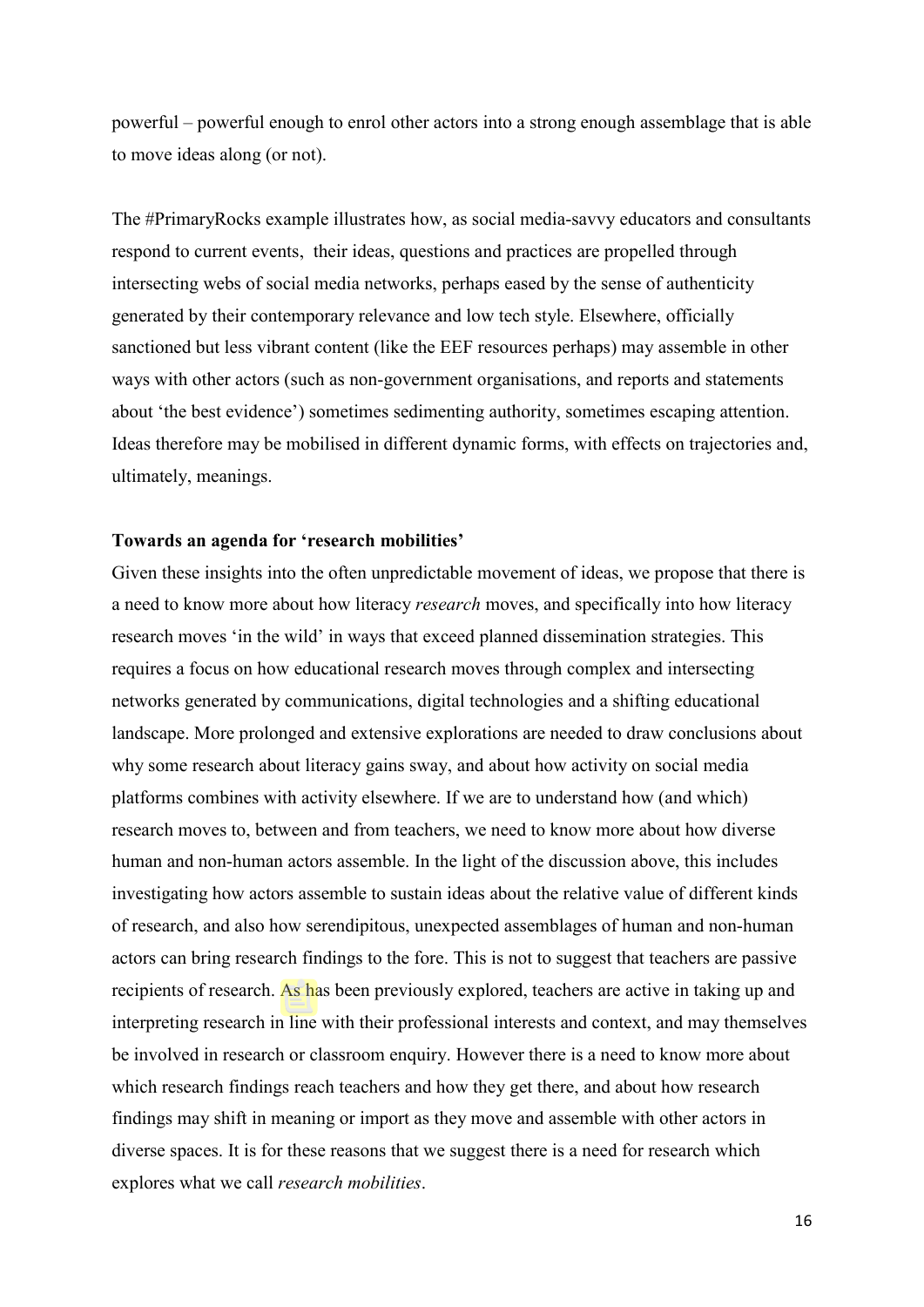Such work would build on wider work in mobilities which has theorised the significance of movement in multiple contexts (Faulconbridge & Hui, 2016, Urry, 2007) and specifically the interdisciplinary field of knowledge mobilities which has explored how some types of knowledge travel more easily than others (Heike et al., 2017) and how ideas morph as they move across time and space (Barnes & Abrahamsson, 2017). Importantly, as our exploration of assemblage explores, a key focus here is how different individuals, organisations, technologies and so on *combine* to propel or stall the movements of research. This includes attention both to how things combine to sustain the influence of certain kinds of knowledge (as with SSP and The Word Gap explored in the introduction this article), as well as how novel combinations may galvanise interest in alternative knowledge about literacy.

Given the role of human and non-human actors in mobilising research evidence, we suggest that a sociomaterial approach is worth pursuing that builds on the theoretical stance of this article, to illuminate not just the strategic work of researchers in disseminating research but the relational effects of complex interactions between human actors (such as teachers, consultants, associations) and non-human, often digital, actors (such as algorithms and hashtags, policies, frameworks and research syntheses). This may well require work across different disciplines, engaging with information technologists, communications and marketing experts, the digital humanities, public pedagogy and informal learning specialists. Key questions include:

- 1. *How do research findings move through and between professional, commercial, political, academic and social networks*, e.g. as they are circulated and commented upon in established and new media, brokered by 'sponsors' such as schools, academy chains, consultants, local authorities, organisations, and so on.
- 2. *Which human and non–human actors are involved in generating such movements?* Who or what is involved in compelling research to move or stall?
- 3. W*hat happens to the content of research findings as they move?* What form(s) do they take? And (how) do meanings morph as they are synthesised in guidance reports, tweets, resources, and so on? What resonances/inflections are acquired as research moves?
- 4. *How far are the movements of research associated with critical engagement*? There was little evidence of criticality in either of our examples – when (and how) is criticality enacted through research movements?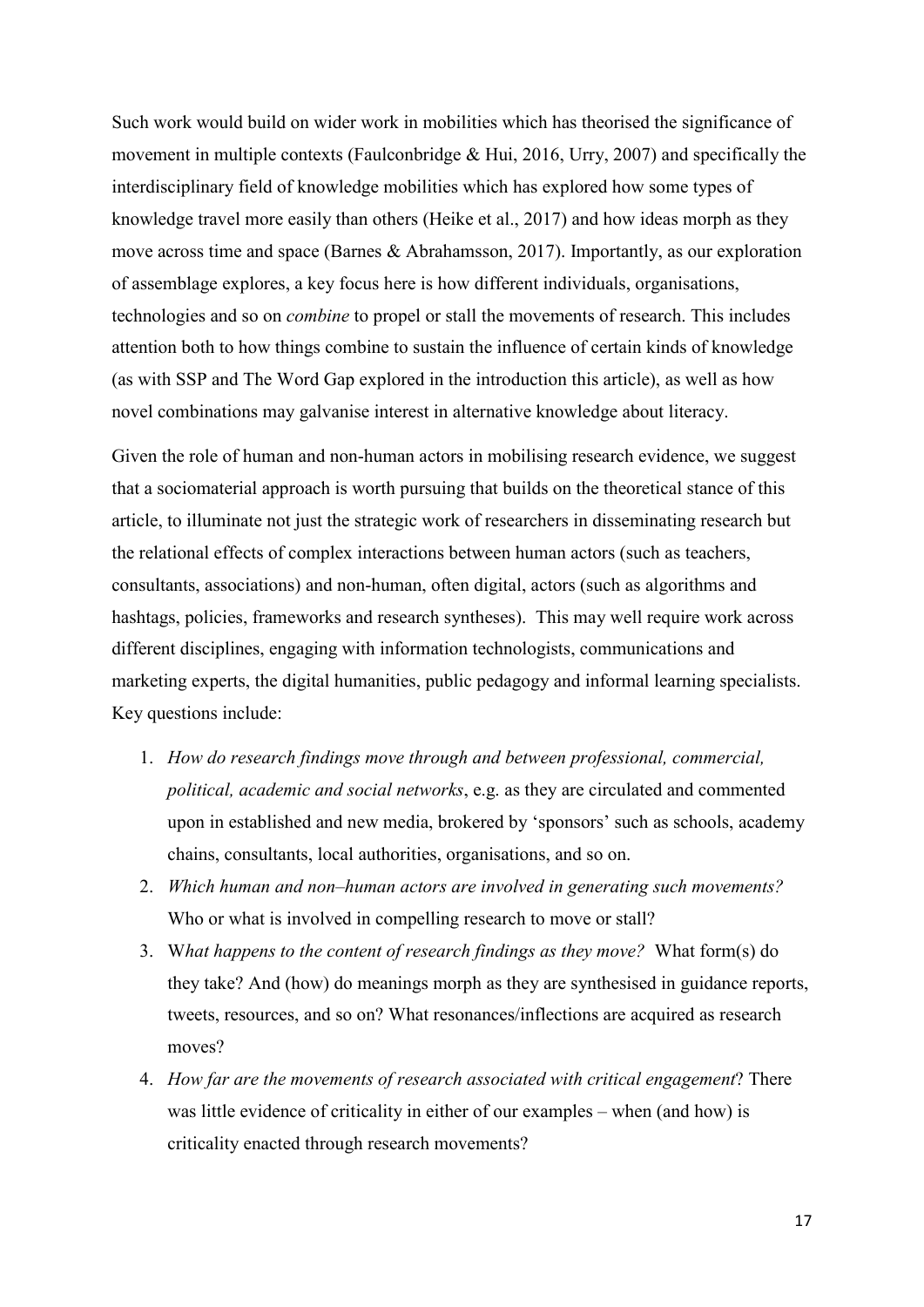- 5. *What is the experience of accessing, using and mediating research* for teachers and knowledge brokers? Where do teachers encounter research? What possibilities are generated as teachers encounter research in different sites?
- 6. *Are there differences in the types of literacy research that gain credence or influence?*  What stays still? Do some kinds of knowledge move further or faster than others?
- 7. *Are different kinds of movement significant to the perceived legitimacy of research and/or impact on practice?* E.g. differences in terms of: speed (fast, slow), rhythm (regular or irregular, repetitive or varied), direction (radial, linear, dispersed, scattergun, rhizomic); and trajectory (where to/where from).
- 8. *How far do movements of research sustain or unsettle dominant discourses in literacy education?* What maintains or fails to gain influence? Which fellow travellers are picked up as research moves? E.g. in our example, diversity and reading for pleasure seem to sit easily alongside one another.
- 9. *How do different interests ––professional, commercial, political academic or social – –play through these movements? And whose interests are served by these movements?*

With these questions in mind, we have now embarked on an inter-disciplinary project<sup>[2](#page-17-0)</sup> designed to capture such movements by drawing on a combination of established and innovative research methods. We are using corpus linguistics to identify trends in the emphasis on different kinds of literacy research, combined with qualitative methods that explore teachers' lived experiences of the social and material dimensions of their encounters with research, and digital methods designed to trace the movements of research across a range of on and offline spaces. This is challenging work, work that is almost inevitably incomplete given the unpredictability and multiplicity of research movements in the wild. However, such work is needed to account for how different kinds of knowledge about literacy are propelled, amplified, stalled or simply lost. It is needed so that policy makers, educators, teachers and literacy researchers can gain critical purchase on the range of ideas about literacy that are gaining credence in educational practice, and those ideas that remain stubbornly underused. Given the shifting nature of literacy and the need to draw on diverse theoretical perspectives and research traditions to inform a literacy pedagogy that is genuinely inclusive and empowering, this work is pressing and necessary.

<span id="page-17-0"></span><sup>&</sup>lt;sup>2</sup> Research Mobilities in Primary Literacy Education funded by Economic and Social Research Council (project reference: ES/W000571/1)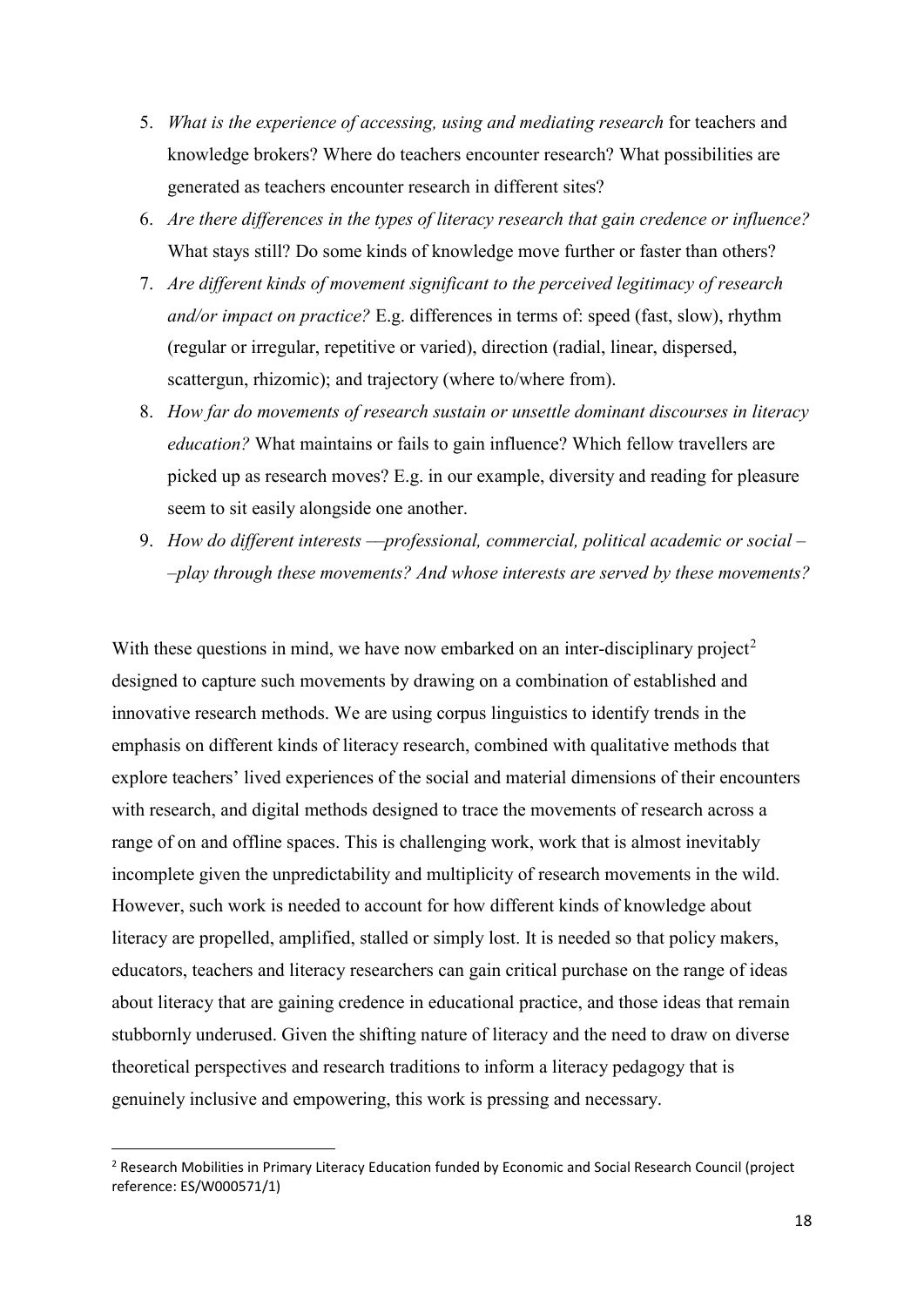## **Acknowledgements**

We would like to acknowledge the support of a Sheffield Hallam University Research and Innovation Grant which funded the *Movement of Ideas about Literacy in Lockdown* project. The project was given ethical approval by Sheffield Hallam University.

## **References**

Adair, J., Colegrove, K., McManus, M. (2017). How the Word Gap [argument negatively](https://shu.primo.exlibrisgroup.com/discovery/fulldisplay?docid=cdi_proquest_journals_1942146173&context=PC&vid=44SHU_INST:44SHU_VU1&lang=en&search_scope=MyInst_and_CI&adaptor=Primo%20Central&tab=Everything&query=any,contains,word%20gap&facet=tlevel,include,peer_reviewed&offset=0)  [impacts young children of Latinx immigrants' conceptualizations of learning.](https://shu.primo.exlibrisgroup.com/discovery/fulldisplay?docid=cdi_proquest_journals_1942146173&context=PC&vid=44SHU_INST:44SHU_VU1&lang=en&search_scope=MyInst_and_CI&adaptor=Primo%20Central&tab=Everything&query=any,contains,word%20gap&facet=tlevel,include,peer_reviewed&offset=0) *Harvard Educational Review*, 87 (3), 309–334.

Burnett, C. & Merchant, G. (2020). *Undoing the Digital: Sociomaterialism and Literacy Education.* London: Routledge.

Burnett, C. & Merchant, G. (2018). *New media in the classroom: rethinking primary literacy*. London: Sage.

Burnett, C. & Coldwell, M. (2020). Randomised Controlled Trials and the Interventionisation of Education. *Oxford Review of Education*.

Barnes, T., Abrahamsson, C.C. (2017). The imprecise wanderings of a precise idea: The travels of spatial analysis. In J. Heike, P. Meusberger, M. Heffernan (Eds.), *Mobilities of Knowledge*. Singapore: Springer.

Baugh, J. (2016). [Meaning–less differences: Exposing fallacies and flaws in "The](https://shu.primo.exlibrisgroup.com/discovery/fulldisplay?docid=cdi_crossref_primary_10_1080_19313152_2016_1258189&context=PC&vid=44SHU_INST:44SHU_VU1&lang=en&search_scope=MyInst_and_CI&adaptor=Primo%20Central&tab=Everything&query=any,contains,word%20gap&facet=tlevel,include,peer_reviewed&offset=0) Word Gap" [hypothesis that conceal a dangerous "language trap" for low–income American families and](https://shu.primo.exlibrisgroup.com/discovery/fulldisplay?docid=cdi_crossref_primary_10_1080_19313152_2016_1258189&context=PC&vid=44SHU_INST:44SHU_VU1&lang=en&search_scope=MyInst_and_CI&adaptor=Primo%20Central&tab=Everything&query=any,contains,word%20gap&facet=tlevel,include,peer_reviewed&offset=0)  [their children.](https://shu.primo.exlibrisgroup.com/discovery/fulldisplay?docid=cdi_crossref_primary_10_1080_19313152_2016_1258189&context=PC&vid=44SHU_INST:44SHU_VU1&lang=en&search_scope=MyInst_and_CI&adaptor=Primo%20Central&tab=Everything&query=any,contains,word%20gap&facet=tlevel,include,peer_reviewed&offset=0) *International Multilingual Research Journal*, 11 (1), 39–51.

Biddolph, C., Curwood, J. (2016). #PD: Examining the intersection of Twitter and professional learning. In M. Knobel & J. Kalman (Eds), New literacies and teacher learning: Professional development and the digital turn. New York: Peter Lang.

Biesta, G. (2020). *Educational Research: An unorthodox introduction*. London: Bloomsbury. Brown, C. (2012). The 'policy–preferences model': A new perspective on how researchers can facilitate the take–up of evidence by educational policy makers. *Evidence & Policy*, 8(4), 455–72.

Brown, C., Rogers, S. (2015). Measuring the effectiveness of knowledge creation activity as a means to faciliate evidence-informed practice: A study of early years settings in Camden, London. *Evidence & Policy*, 11(2), 189-207.

Cain, T. (2015). Teachers' engagement with research texts: Beyond instrumental, conceptual or strategic use. *Journal of Education for Teaching*, 41(5), 478–492.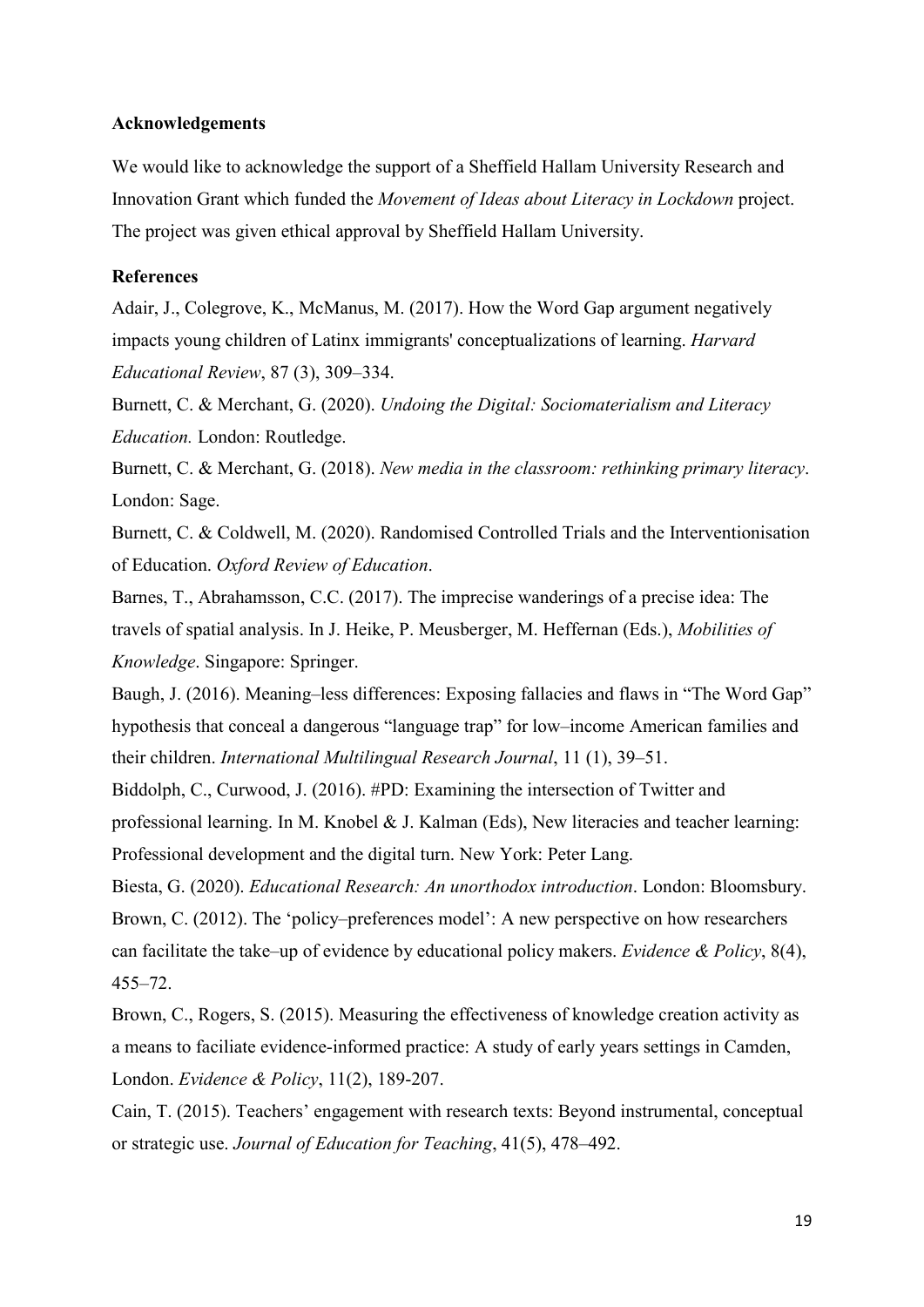Carpenter, J.P., Krutka, D.G. (2014). [How and why educators use Twitter: A survey of the](https://shu.primo.exlibrisgroup.com/discovery/fulldisplay?docid=cdi_proquest_journals_1632517880&context=PC&vid=44SHU_INST:44SHU_VU1&lang=en&search_scope=MyInst_and_CI&adaptor=Primo%20Central&tab=Everything&query=any,contains,jeffrey%20teacher%20social%20media&mode=Basic)  [field.](https://shu.primo.exlibrisgroup.com/discovery/fulldisplay?docid=cdi_proquest_journals_1632517880&context=PC&vid=44SHU_INST:44SHU_VU1&lang=en&search_scope=MyInst_and_CI&adaptor=Primo%20Central&tab=Everything&query=any,contains,jeffrey%20teacher%20social%20media&mode=Basic) *Journal of Research on Technology in Education*, 46 (4), 414–434.

Clark, M. (2018). [How justified is it to dominate government policy on early literacy with](https://foundationforlearningandliteracy.info/wp-content/uploads/2020/07/Education-Journal-No.-352-16.10.18-Phonics-article.pdf)  [synthetic phonics and the Phonics Screening Check? Part II: A critique of the evidence.](https://foundationforlearningandliteracy.info/wp-content/uploads/2020/07/Education-Journal-No.-352-16.10.18-Phonics-article.pdf) *Education Journal*, 352, 15-19.

Clegg, S., Stevenson, J., Burke, P–J. (2016). Translating close–up research into action: A critical reflection. *Reflective Practice*, 17(3), 233–244.

Comber, B. (2016), *Literacy, [place, and pedagogies of possibility](http://researchoutputs.unisa.edu.au/11541.2/117555)*. New York: Routledge. Deleuze, G. & Guattari, F. ( 1987). *A Thousand Plateaus*. (Trans., Massumi, B.)

Minneapolis: University of Minnesota Press.

Department for Education (DFE) (2019a). *Initial teacher training (ITT): core content framework.* Available at: [https://www.gov.uk/government/publications/initial-teacher](https://www.gov.uk/government/publications/initial-teacher-training-itt-core-content-framework)[training-itt-core-content-framework](https://www.gov.uk/government/publications/initial-teacher-training-itt-core-content-framework)

Department for Education (DFE) (2019b). *Early career framework*. Available at [https://www.gov.uk/government/publications/early–career–framework](https://www.gov.uk/government/publications/early-career-framework)

Education Endowment Foundation (EEF) (2018). *Preparing for literacy: Improving communication, language and literacy in the early years*. London: Education Endowment Foundation.

Education Endowment Foundation (EEF) (n.d.). Teaching and Learning Toolkit. Available at [https://educationendowmentfoundation.org.uk/evidence–summaries/teaching–learning–](https://educationendowmentfoundation.org.uk/evidence-summaries/teaching-learning-toolkit/) [toolkit/.](https://educationendowmentfoundation.org.uk/evidence-summaries/teaching-learning-toolkit/)

Ellis, S., Moss, G. (2014). [Ethics, education policy and research: The phonics question](https://shu.primo.exlibrisgroup.com/discovery/fulldisplay?docid=cdi_crossref_primary_10_1002_berj_3039&context=PC&vid=44SHU_INST:44SHU_VU1&lang=en&search_scope=MyInst_and_CI&adaptor=Primo%20Central&tab=Everything&query=any%2Ccontains%2Cellis%20moss%20phonics&offset=0)  [reconsidered.](https://shu.primo.exlibrisgroup.com/discovery/fulldisplay?docid=cdi_crossref_primary_10_1002_berj_3039&context=PC&vid=44SHU_INST:44SHU_VU1&lang=en&search_scope=MyInst_and_CI&adaptor=Primo%20Central&tab=Everything&query=any%2Ccontains%2Cellis%20moss%20phonics&offset=0) *British Educational Research Journal,* 40 (2), 241–260.

Ellis, S. Rowe, A. (2020). Literacy, social justice and inclusion: a large scale design experiment to narrow the attainment gap linked to poverty. Support for Learning, 35(4), 418- 439.

Ellis, S., Smith, C. (2017). Assessment, teacher education and the emergence of professional expertise. *Literacy*, 51(2), 84–93.

Faulconbridge, J. Hui, A. (2016). Traces of a mobile field: Ten years of mobilities research. *Mobilities,* 11(1), 1–14.

Gillen, J. & Burnett, C. (2020). Investigating and contesting the 'word gap' discourse in the UK. Lancaster Literacy Research Centre.

**[https://literacieslog.wordpress.com/2020/11/19/investigating-and-contesting-the-word](https://literacieslog.wordpress.com/2020/11/19/investigating-and-contesting-the-word-gap-discourse-in-the-uk/)[gap-discourse-in-the-uk/](https://literacieslog.wordpress.com/2020/11/19/investigating-and-contesting-the-word-gap-discourse-in-the-uk/)**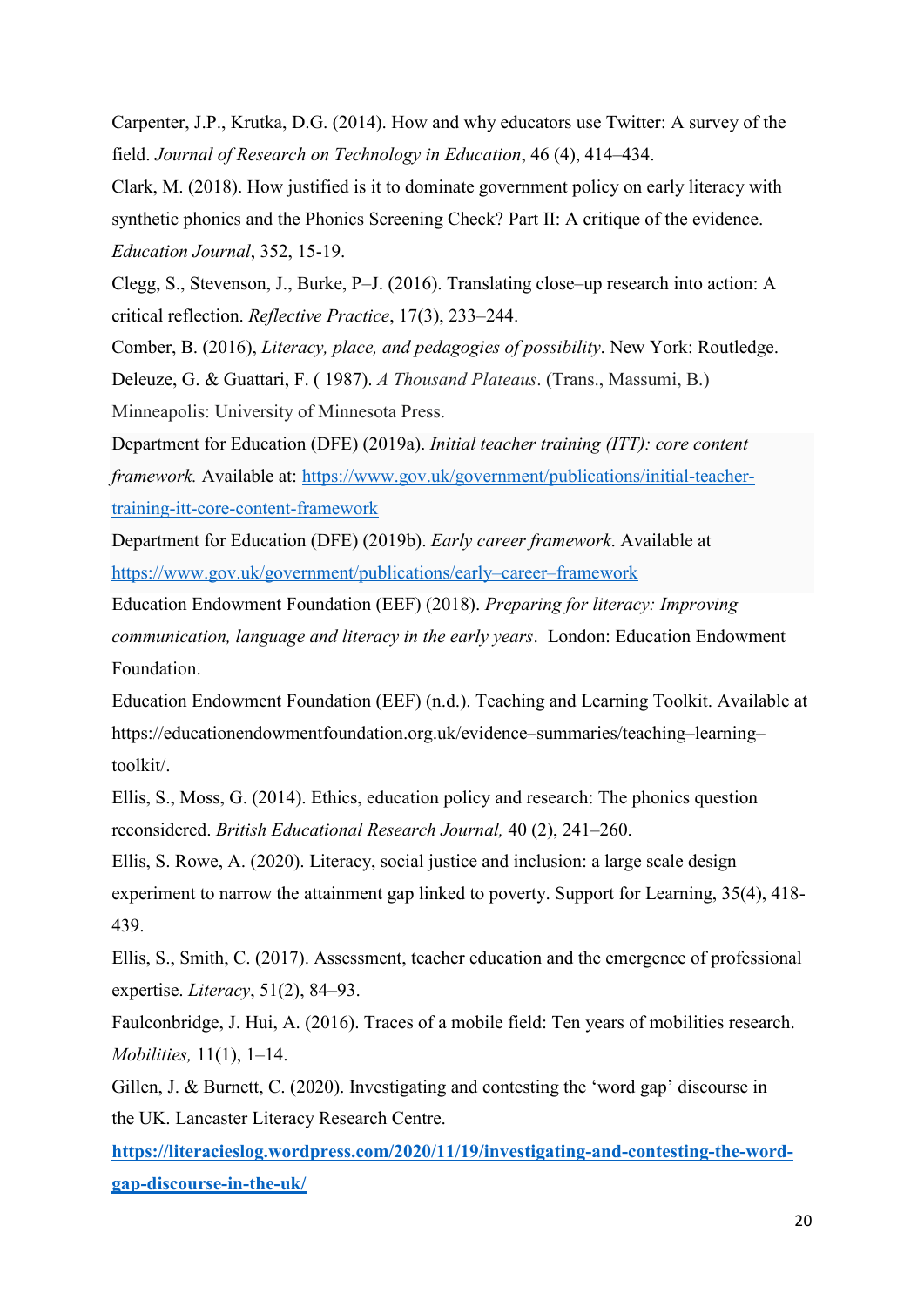## Goldacre B. (2013). *Building evidence into education*. Available at:

[https://www.gov.uk/government/uploads/system/uploads/attachment\\_data/file/193913/Buildi](https://www.gov.uk/government/uploads/system/uploads/attachment_data/file/193913/Building_evidence_into_education.pdf) ng evidence into education.pdf.

Goodwin, A., Jimenez, R. (2020). The science of reading: Supports, critiques and questions. *Reading Research Quarterly*, 55 (1), 7–16.

Gough, D. (2013). Knowledge mobilisation in education in England. In B. Levin, J. Qi, H.

Edelstein (Eds.), *The Impact of Research in Education*. Bristol: Policy Press.

Gourlay, L. (2020). *Posthumanism and the digital university*. London: Bloomsbury.

Guest, I. (2018). *Exploring teachers' profesional development with Twitter: A sociomaterial analysis.* PhD. Sheffield Hallam University.

Hall, K. (2003). *Listening to Stephen Read*. Buckingham: Open University Press.

Hall, K. (2013). Effective literacy teaching in the early years of school: A review of evidence.

In J. Larson, J. Marsh (Eds.), *The Sage Handbook of Early Childhood Literacy*, 2nd edn. London: Sage.

Hart, B., Risley, T.R. (1995). *Meaningful differences in the everyday experience of young American children*. Baltimore: Brookes.

Heath, S.B. (1983). Ways with words. Cambridge: Cambridge University Press.

Heike, J., Meusberger, P., Heffernan, M. (Eds.), *Mobilities of Knowledge*. Singapore: Springer.

Higgins, S. et al. (2017) Sutton Trust - Education Endowment Foundation Early Years Toolkit | Selfregulation strategies, London: EEF.

https://educationendowmentfoundation.org.uk/evidencesummaries/early-years-toolkit/selfregulation-strategies/

Johnston, R. J., Watson, J. E. (2004) Accelerating the development of reading, spelling and phonemic awareness skills in initial readers. *Reading and Writing: An Interdisciplinary Journal*, 17 (4), 327–357.

Johnston, R., Watson, J. (2005). *The effects of synthetic phonics teaching on reading and spelling attainment: A seven year longitudinal study*. (Edinburgh: SEED).

Kucirkova, N., Quinlan, O. (2017). (Eds.) *The digitally agile researcher*. London: Open University Press.

Law, J. (2004). *After method: Mess in social science research*. Abingdon, Oxon: Routledge. Lenters, K. (2016). [riding the lines and overwriting in the margins: Affect and multimodal](https://shu.primo.exlibrisgroup.com/discovery/fulldisplay?docid=cdi_crossref_primary_10_1177_1086296X16658982&context=PC&vid=44SHU_INST:44SHU_VU1&lang=en&search_scope=MyInst_and_CI&adaptor=Primo%20Central&tab=Everything&query=any%2Ccontains%2Clenters%20assemblage&mode=Basic)  [literacy practices.](https://shu.primo.exlibrisgroup.com/discovery/fulldisplay?docid=cdi_crossref_primary_10_1177_1086296X16658982&context=PC&vid=44SHU_INST:44SHU_VU1&lang=en&search_scope=MyInst_and_CI&adaptor=Primo%20Central&tab=Everything&query=any%2Ccontains%2Clenters%20assemblage&mode=Basic) Journal of Literacy Research, 48 (3), 280-316.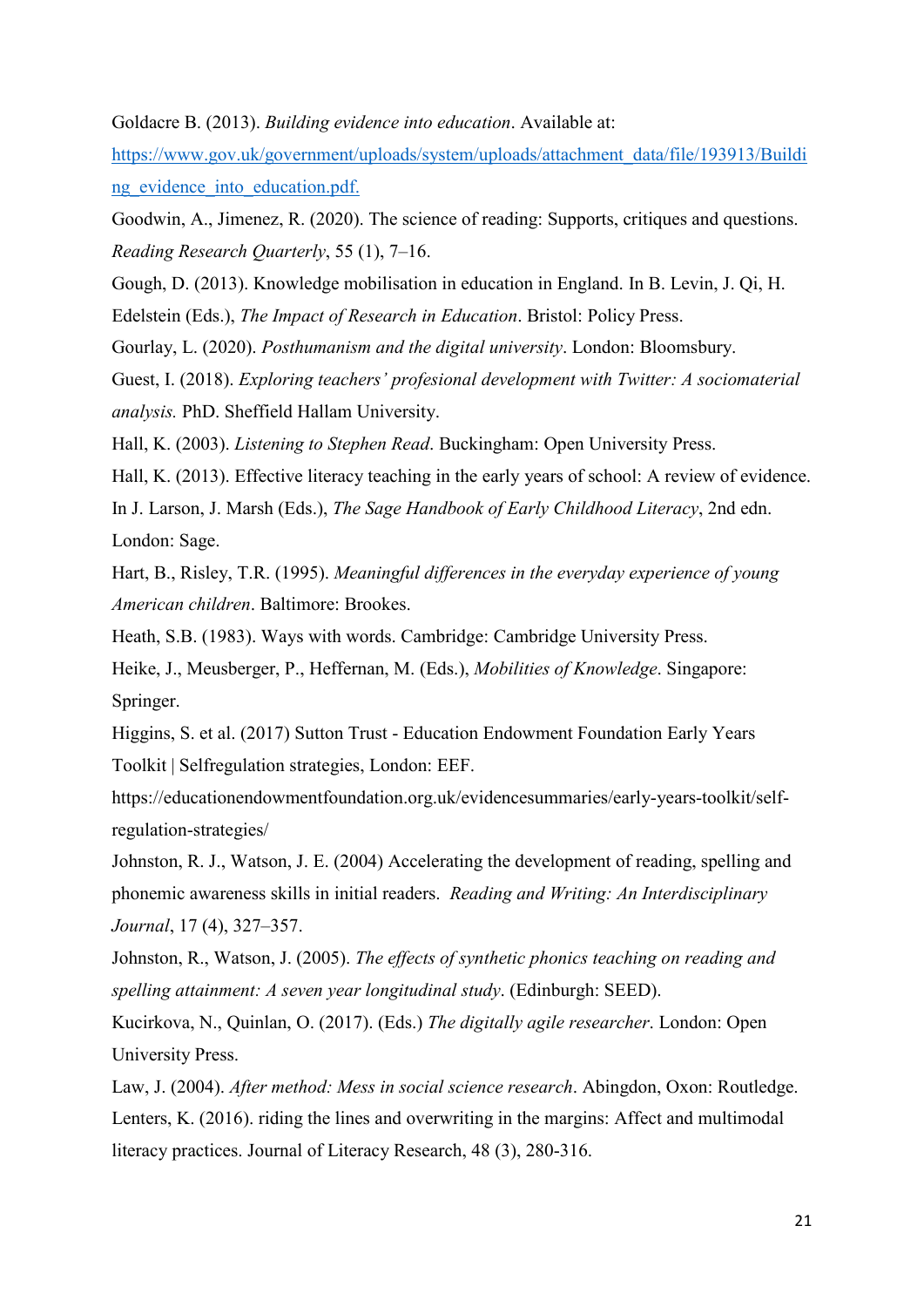Leander, K., Ehret, C. (Eds.) (2019). *Affect in literacy learning and teaching*. New York: Routledge.

Heike, J., Meusberger, P, Heffernan, M. (Eds.) (2017). *Mobilities of knowledge*. Singapore: Springer.

Macia, M. García, I. (2016). Informal online communities and networks as a source of teacher professional development: A review. *Teaching and Teacher Education*, 55, 291–307. Meusberger, P. (2017). Spatial mobility of knowledge: Communicating different categories of knowledge. In J. Heike, P., Meusberger, M. Heffernan (Eds.), *Mobilities of Knowledge*. Singapore: Springer.

Moss, G. (2021). Literacies and social practice: sociological perspectives on reading research. *Education 3-13*, 49(1), 41-51.

New London Group. (1996). A pedagogy of multiliteracies: Designing social futures. *Harvard Educational Review*, 66(1), 60-92.

Ofsted (2020). *Initial teacher education (ITE) inspection framework and handbook*. Available at: [https://www.gov.uk/government/publications/initial-teacher-education-ite](https://www.gov.uk/government/publications/initial-teacher-education-ite-inspection-framework-and-handbook)[inspection-framework-and-handbook](https://www.gov.uk/government/publications/initial-teacher-education-ite-inspection-framework-and-handbook)

Thompson, T. L., & Adams, C. (2020). Accountabilities of posthuman research. Explorations in Media Ecology, 19(3), 337-349.

Torgerson, C., Brooks, G., Gascoine, L., Higgins, S. (2019). Phonics: reading policy and the evidence of effectiveness from a systematic 'tertiary' review. *Research Papers in Education*, 34, 208–238.

Urry, J. (2007). *Mobilities*. Cambridge: Polity Press.

Walker, M., Nelson, J., Bradshaw, S., Brown, C. (2019) Teachers' engagement with research: What do we know? A research briefing. London: Education Endowment Foundation available at

[https://educationendowmentfoundation.org.uk/public/files/Evaluation/Teachers\\_engagement\\_](https://educationendowmentfoundation.org.uk/public/files/Evaluation/Teachers_engagement_with_research_Research_Brief_JK.pdf) with research Research Brief JK.pdf

Wilson, A. (2020). *Pedagogies of difference and desire in professional learning: Plugging in to shared images.* Newcastle upon Tyne: Cambridge Scholars Publishing.

Wyse, D., Styles, M. (2007) Synthetic phonics and the teaching of reading: The debate surrounding England's 'Rose Report', *Literacy*, 47 (1), 35–42.

Wyse, D., Bradbury, A., (2022). Reading wars or reading conciliation: A critical examination of robust research evidence, curricuolum policy and teachers' practices for teaching phonics